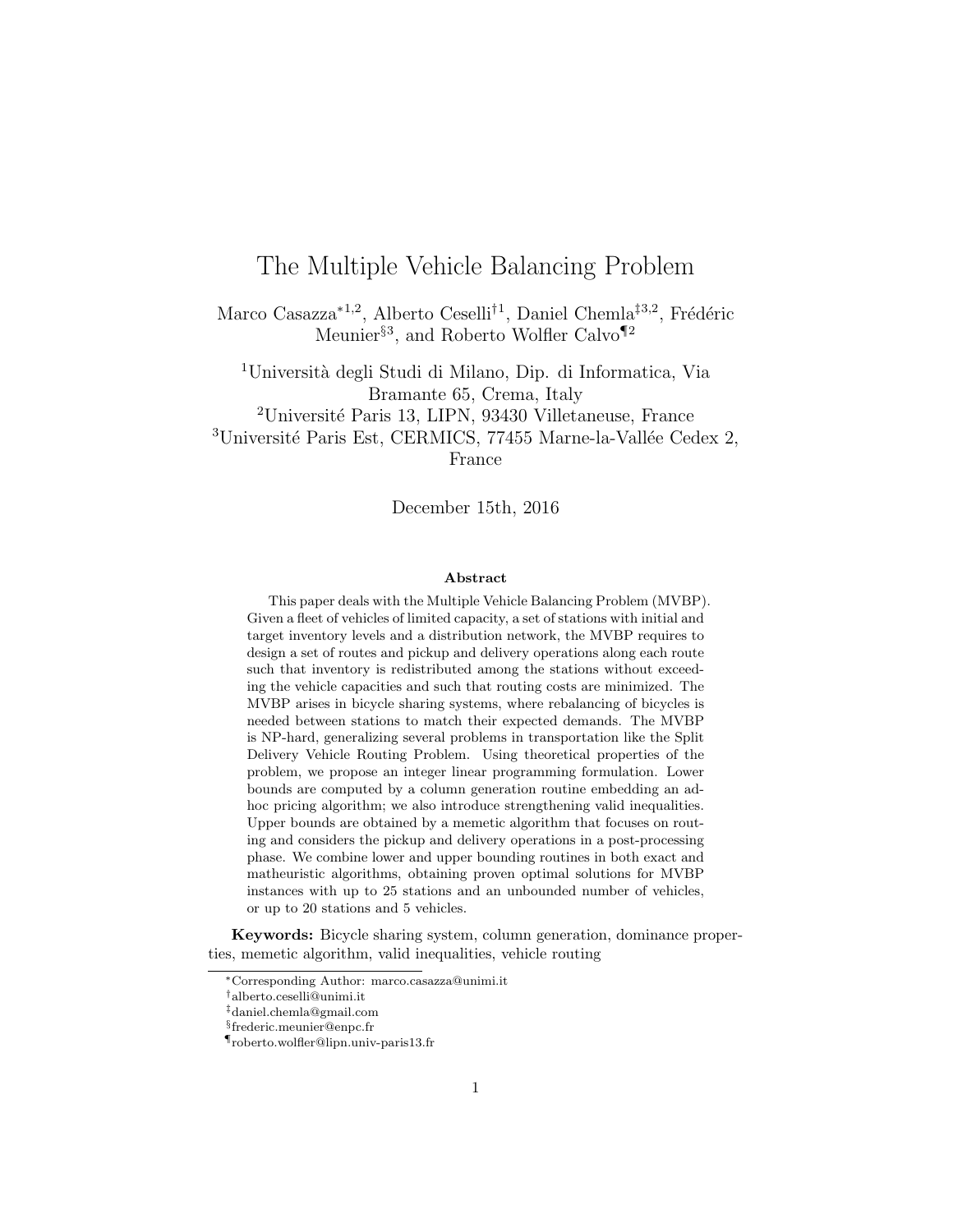### 1 Introduction

### Context

Self-service bicycle sharing systems are now widespread all over the world. After several tries in different countries, systems like Vélo'V in Lyon (France) launched in 2005 and its follower in Paris Vélib two years later have encountered a remarkable success. Bicycle sharing systems are now present in more than 200 cities, including New York (U.S.A.) and Hangzhou (P.R.C.), the biggest bicycle sharing network being in the latter city with about  $2'400$  stations and up to  $60'000$  bicycles. One of the issues faced by operators is to ensure that users are consistently able to find bicycles at their departure station and available drop racks at their destination station. In fact, especially during peak hours, many users choose the same departure and arrival stations, yielding bicycles unavailability at the first stations and empty racks unavailability at the latter stations. The solution chosen by many operators is to rebalance stations by means of dedicated trucks, which pickup bicycles from certain stations and deliver them to other ones, in order to fulfill at best an estimated demand. Given the costs and the constraints of driving trucks in a urban environment, being able to efficiently perform such a rebalancing is a key factor for the success of the whole system. There are many other issues, e.g. station locations, rebalancing incentives, fleet dimensioning. The interested reader can find in Laporte et al. [17] an updated survey on the operations research questions raised by bicycle sharing systems. The topic of the present paper comes under the first mentioned issue, namely the rebalancing problem. More precisely, we are interested by static rebalancing performed by several trucks, where "static" means that no users are allowed to move the bicycles. This is the case when the system is closed or nearly idle during night. Static rebalancing is classically opposed to dynamic rebalancing, where the moves performed by the users cannot be neglected. There is currently a lively research trend on these static and dynamic rebalancing problems. Raviv et al. [20] wrote the first paper addressing the static problem with more than one truck. They propose several models whose objective is to maximize user satisfaction, and formulate them as mixed integer programs solved by CPLEX. Since this approach is computationally expensive and considerably restricts the size of the instances that can be solved within reasonable time, the authors propose also a two-phase heuristic. Forma et al. [15] later presented a threestep matheuristic for the same problem, which outperforms previous algorithms. Schuijbroek et al. [22] propose a model inspired by [20], but different in the way of calculating the users satisfaction (they use a server queueing system point of view), which is solved through a cluster first-route second heuristic yielding high quality solutions on real instances. Dell'Amico et al. [11] considered a problem close to ours, with the objective of minimizing the total routing cost. Nevertheless, they assume each station served by a single truck. They propose four mixed integer linear programming formulations for the problem, solved by a branch-and-cut able to optimally solve all their instances (taken from real systems) involving up to 50 stations and obtained relatively low optimality gaps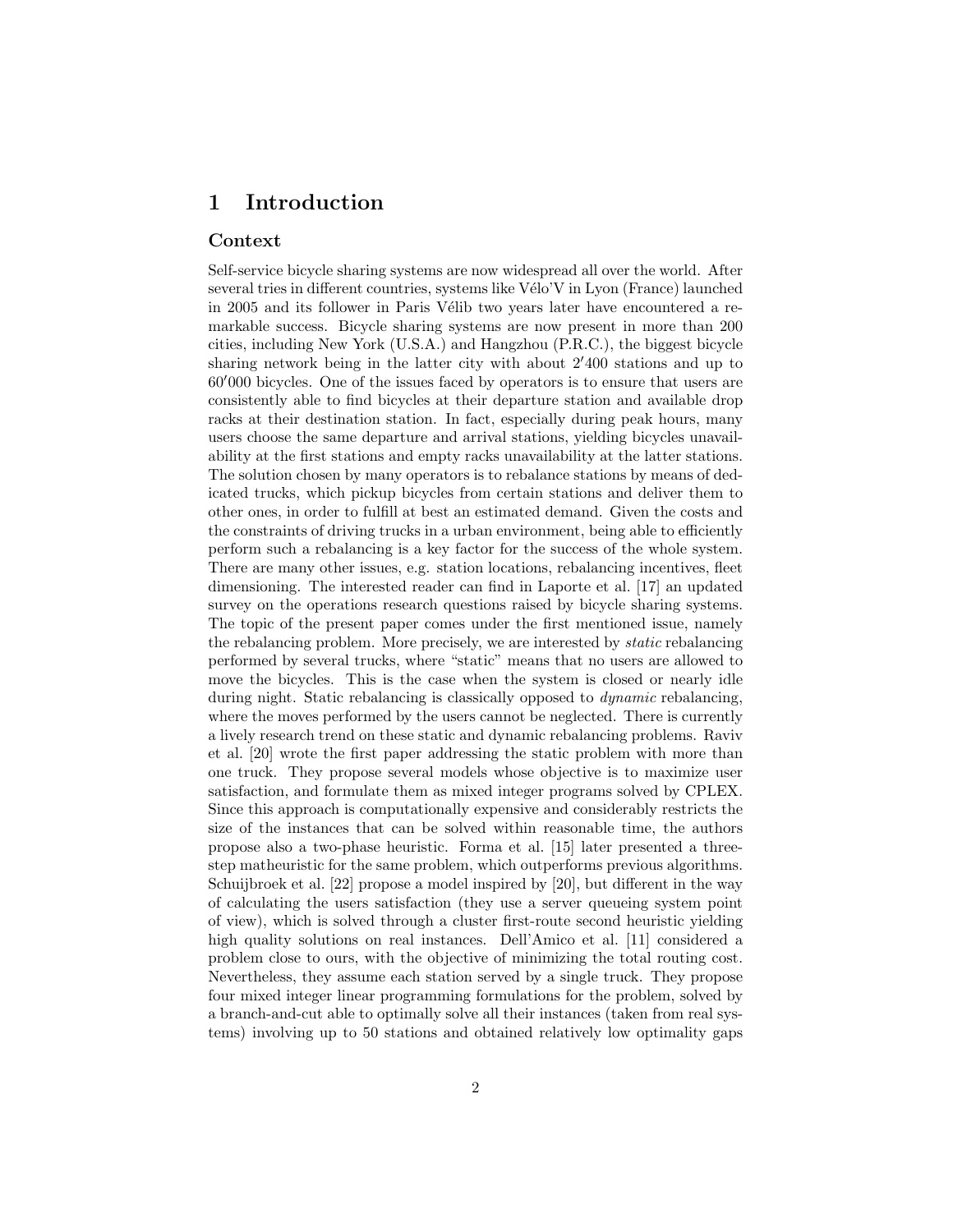in most of the remaining cases (up to 116 stations). We refer to the survey mentioned above for other references on rebalancing.

### The Multiple Vehicle Balancing Problem

In this paper we introduce a new routing problem, capturing the main features of the task faced by the fleet of trucks in a static rebalancing context. We call it the Multiple Vehicle Balancing Problem (MVBP). We assume that a homogeneous fleet of vehicles of limited capacity is given, together with a set of stations with initial and target inventory levels. The initial level is the number of bicycles originally present in the station while the target level represents the number of bicycles needed to meet an expected demand. We also assume that the distances between the stations are known. The MVBP requires to find a set of routes, each composed by a sequence of stations to be visited by a vehicle and pickup and delivery operations along the route. The objective function is the total distance travelled by the vehicles. Temporary storage is not allowed, i.e. no bicycle can be loaded from a station whose target inventory is higher than or equal to the initial one, or unloaded to a station whose target inventory is lower than or equal to the initial one. In fact, temporary storage is uncommon in real systems, since they may lead to vehicle synchronization issues. In Section 2.1, we give the precise description of the problem.

From a methodological point of view, the MVBP is NP-hard and generalizes several routing problems. For instance, when all stations have a target inventory that is higher than the initial one, except for a single depot station, our MVBP becomes the Split Delivery Vehicle Routing Problem (SDVRP) [3]. Dror and Trudeau [13] have been the firsts to study this problem. They prove that the split dimension of the problem may lead to savings in term of the objective function; at the same time this feature substantially increases the complexity of the problem [3]. Archetti *et al.* [4] present a tabu search algorithm to solve this problem. A few years later, Archetti et al. [2] and Archetti et al. [1] propose exact algorithms exploiting column generation and cutting planes, respectively. They manage to find proven optimal solutions for instances with up to 100 customers, and one with 144 vertices, in a few hours of computation.

The MVBP belongs to the wide class of Pickup and Delivery vehicle routing problems (PDVRPs), where a fleet of vehicles is used to transport requests from the depot and/or some vertices to the depot and/or other vertices in the network. For recent survey on PDVRPs, we refer the interested reader to Baldacci et al. [6] for what concerns transportation of freight, and Schmid et al. [21] for transportation of people. There is a vast literature on the PDVRP, but to discuss this huge literature is out of the scope of the paper. Nevertheless we cite Baldacci et al. [5], since the authors propose one of the most powerful exact approaches for the PDVRP with time windows (PDPTW).

The MVBP can be classified as a many-to-many (M-M) vehicle routing problem, in which a request has multiple origins (in our case pickup stations) and multiple destinations (in our case delivery stations). It can also be seen as the multi-vehicle counterpart of single vehicle problem studied by the three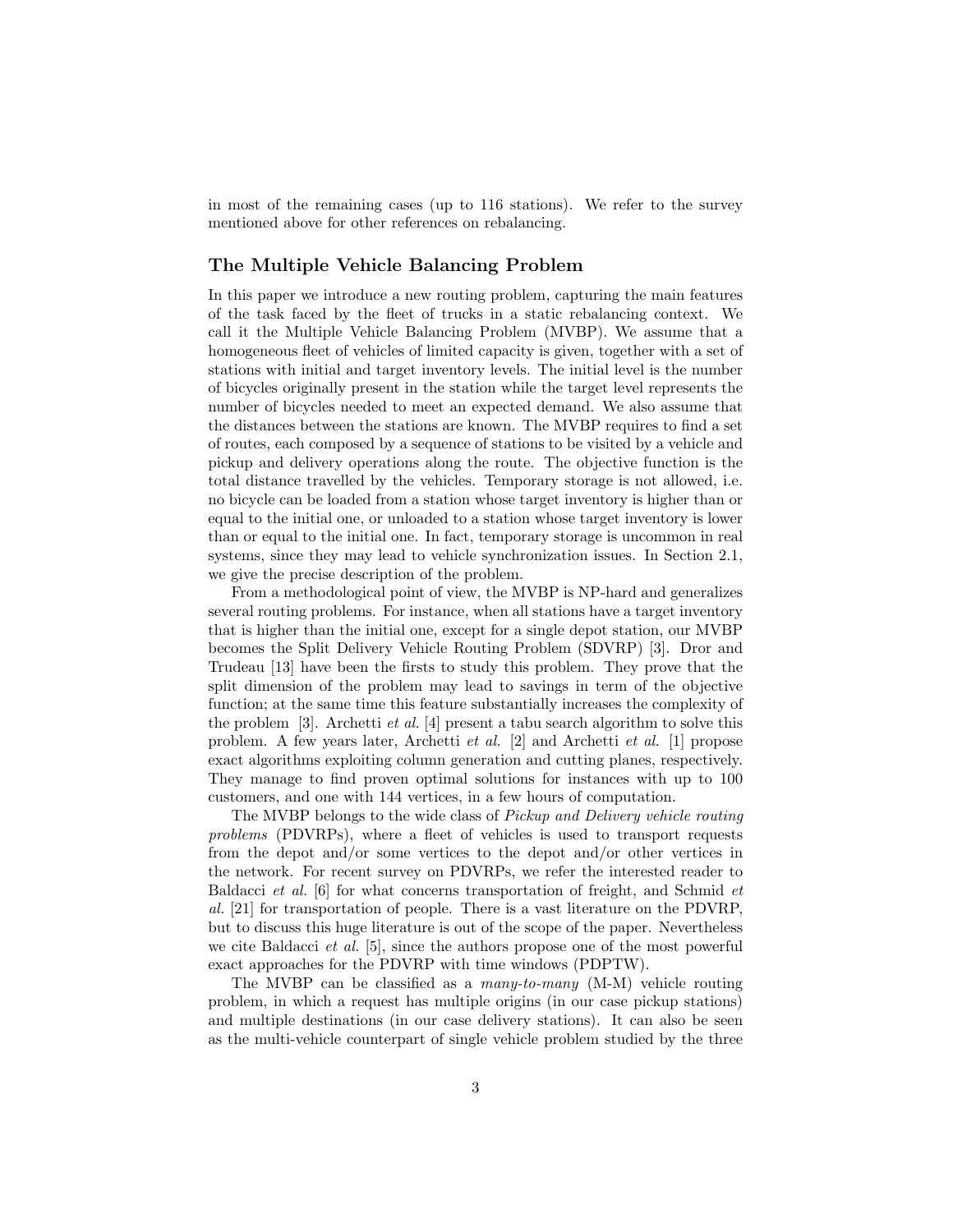last authors in [9], even if in this latter work – and it is one of its interests – temporary storage is allowed.

### Contribution and plan

Our main contributions are the following:

- we investigate distinctive theoretical properties of optimal solutions. Such properties extend those by Dror and Trudeau for the SDVRP [13];
- with the help of the aforementioned extensions of Dror and Trudeaus properties we model the MVBP with a set partitioning extended formulation having one variable for each route with pickup and delivery operations;
- we design an effective way to solve the relaxation of our formulation by means of column generation techniques, solving the pricing problem with an algorithm adapted from Baldacci et al. [7];
- we introduce additional cuts for the MVBP to enhance the quality of the lower bound and we show how to integrate them efficiently with our pricing procedure;
- we present how to produce tight upper bounds by means of an efficient memetic algorithm exploiting a particular combinatorial encoding of the solutions. Such matheuristic solves to optimality almost all instances with up to 20 vertices in an average computing time smaller than 10 minutes;
- we integrate together the procedures computing the lower and upper bounds into an optimization framework that solves to optimality instances with up to 20 vertices.

The rest of the paper is organized as follows: in Section 2 we focus on the definition of the Multiple Vehicle Balancing Problem (MVBP) and of its main properties. In Section 2.3 we show distinctive properties of the optimal solutions and we model the MVBP in Section 2.4. Then, in Section 3 we show how to obtain feasible lower bounds and we also detail our pricing problem. In Section 4 we introduce additional cuts. In Section 5, we describe a special polynomially solvable subproblem and our memetic algorithm. In Section 6 we present our optimization framework. Computational results and conclusions are given in Section 7 and Section 8, respectively.

### 2 Models and properties

### 2.1 Problem formulation

We are given a complete directed graph  $G = (V, A)$  without loops. The vertex set V is identified with integers  $0, 1, \ldots, n$ , where 0 is a special vertex that can be seen as the depot. For each arc  $(i, j)$ , there is a positive cost  $c_{ij}$ . These costs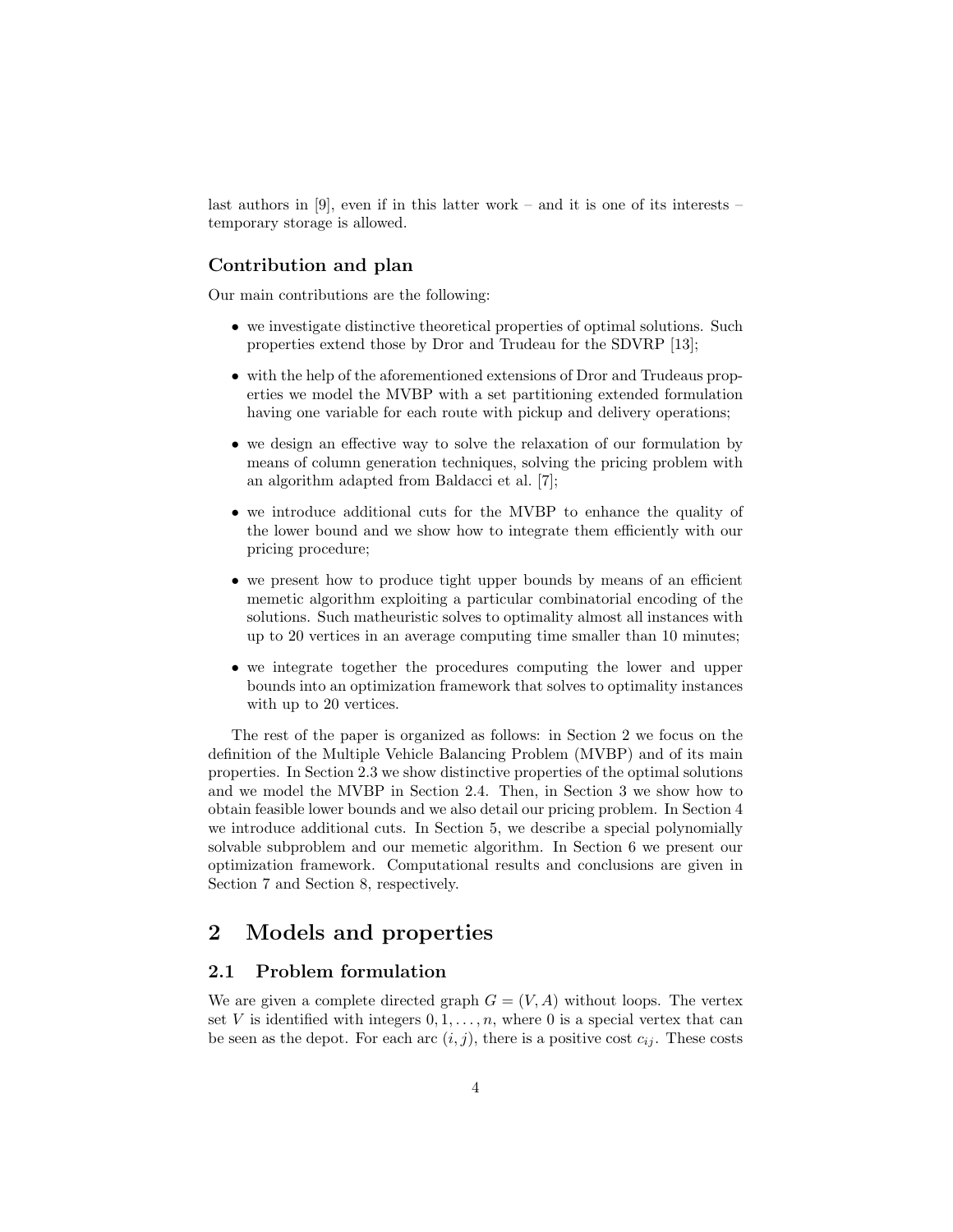are assumed to satisfy the triangular inequality. There are M vehicles, each of them of capacity  $Q \in \mathbb{Z}_+$ , aiming at moving inventory units in the graph. An inventory level  $d_i \in \mathbb{Z}$  is attached to each vertex i. If  $d_i > 0$ , there is a supply of  $d_i$  units at i, which is then a pickup vertex. If  $d_i < 0$ , there is a demand of  $d_i$ units at  $i$ , which is then a *delivery vertex*. The following relations are assumed to hold throughout the paper:

$$
\sum_{i=0}^{n} d_i = 0, \t |d_i| \le Q \quad \forall i \in V, \t \text{and} \t d_0 = 0.
$$
 (1)

The assumption  $|d_i| \leq Q$  is not a strong restriction: a vertex i violating such inequality can always be replaced by a clique of vertices  $i^1, i^2, \ldots, i^k$  with  $k =$  $\lceil |d_i|/Q \rceil$  such that their inventory levels are equal to  $Q$ , except for  $i^k$  for which we have  $|d_{i^k}| = |d_i| - Q \cdot (k-1)$ . The vehicles are requested to follow routes, starting and ending at vertex 0, along which they carry inventory from the pickup vertices to the delivery vertices in order to fulfill exactly the demand. The vertices can be visited several times and by distinct vehicles, but temporary storage is not allowed. It means that when inventory units are delivered at some vertices, they cannot be picked up later again. It also means that during the carrying process, the inventory level of each station varies monotonically, and that a vertex i with  $d_i = 0$  is never visited, except when  $i = 0$ .

Moreover, we call stop each vertex visit of a route and we assume that we are given a bound  $T$  on the number of stops in a route. In such a way we distribute the vertex visits between vehicles imposing a level of fairness among workers.

A schedule of a vehicle is a route with the load of the vehicle along each arc traversed by the route. The cost of a schedule is the sum of the costs of the arcs traversed by its route, and the cost of a collection of schedules is the sum of the costs of the schedules. The Multiple Vehicle Balancing Problem aims at finding the vehicle schedules satisfying the above requirements at a minimal cost.

### 2.2 Practical meaning

The graph G models the shortest paths in the bicycle sharing system. Each vertex apart 0 is a station and the inventory is made of bicycles. The vehicles are the trucks used for the rebalancing. A slightly more general problem would allow temporary storage at stations – this is for instance the case in the already cited work  $[9]$  – but the problem would then be of a formidable complexity, especially because it would require synchronization issues. Since temporary storage is not permitted, only the algebraic difference  $d_i$  between initial and target levels matters. The bound  $T$  is a way to distribute the tasks between the vehicles. If  $T = +\infty$ , the optimal solution is achieved by a single vehicle: concatenating the schedules of a feasible solution provides a solution of same cost for a single vehicle, and this solution can be in general made smaller because of the triangular inequality.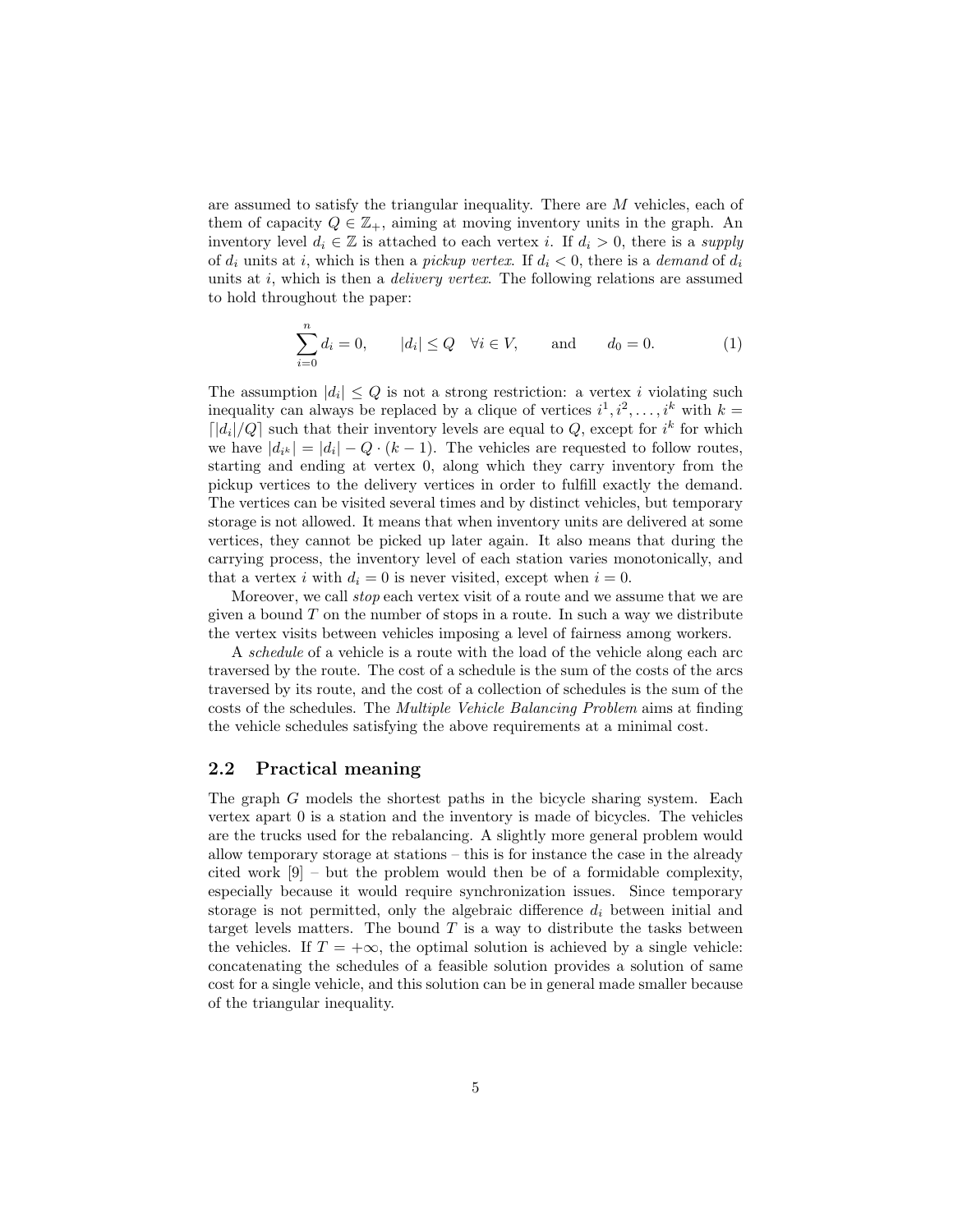### 2.3 Profitability properties

The MVBP have many degrees of freedom, leaving the option of combining schedules in different ways. However, the following profitability properties hold, which will allow us to consider a restricted set of solutions.

Consider the following features a solution of the MVBP may have.

**Feature 1.** Given any pair  $\{i, j\}$  of pickup or delivery vertices, the total number of traversals of arcs  $(i, j)$  and  $(j, i)$  is at most one over all schedules of the solution.

**Feature 2.** Given any pickup vertex i and any delivery vertex j, the arc  $(i, j)$ is traversed at most once with a load smaller than Q over all schedules of the solution, and the arc  $(j, i)$  is traversed at most once with a load larger than 0 over all schedules of the solution.

**Feature 3.** Given any pickup vertex  $i$  and any delivery vertex  $j$ , if there is at least one traversal of  $(i, j)$  and one traversal of  $(j, i)$  in one schedule of the solution, then all traversals of  $(i, j)$  of all schedules of the solution are done with a load of Q inventory units.



Figure 1: Assume  $Q = 10$ . The solid line route and the dotted line route correspond both to a non-full vehicle traveling the arc  $(p, d)$ . Transferring one picked-up inventory unit from one of the route to the other leads to a move between p and d with 10 inventory units – which is the vehicle capacity – and the other with 8 inventory units, without changing the impact on the vertices.

The following proposition is a generalization of the Dror and Trudeau dominance property [13].

Proposition 1. Provided that the problem is feasible, there always exists an optimal solution satisfying simultaneously Features 1, 2, and 3.

Proof. The proof consists in showing that given an optimal solution, one can always perform local changes without affecting neither the feasibility nor the optimality of the schedules, and get a solution satisfying all Features simultaneously.

**Feature 1** Consider an optimal solution. There is a *traversal of*  $\{i, j\}$  each time there is a traversal of either  $(i, j)$  or  $(j, i)$  in a route. Suppose that we have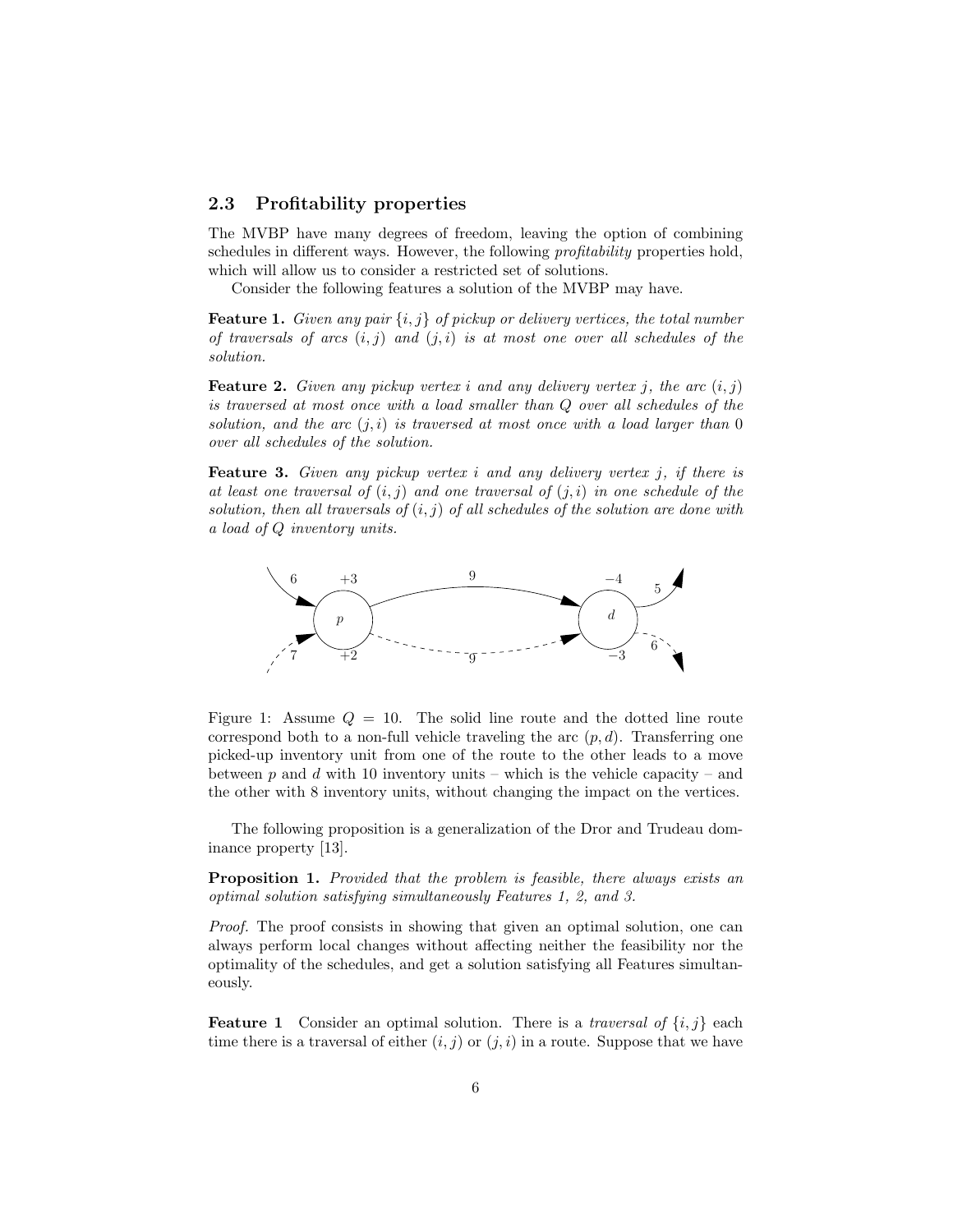an optimal solution with at least two traversals of a pair  $\{i, j\}$  of pickup vertices. Denote  $a_1$  (resp.  $a_2$ ) the number of inventory units loaded at i during the first (resp. second) traversal, and denote  $b_1$  (resp.  $b_2$ ) the number of inventory units loaded at  $j$  during the first (resp. second) traversal. Two cases have to be considered.

- **Case**  $a_2 \geq b_1$ . We can take  $a_1 + b_1$  inventory units at *i* instead of  $a_1$  and skip  $j$  after the first traversal. The solution remains unchanged except for the second traversal, where we take  $a_2 - b_1$  inventory units on i and  $b_1 + b_2$ inventory units on  $j$ .
- **Case**  $a_2 < b_1$ . We can take  $a_1 + a_2$  inventory units at i instead of  $a_1$  and take  $b_1 - a_2$  inventory units at j during the first traversal. The solution remains unchanged except for the second traversal, where we skip  $i$  and go directly to j, loading  $a_2 + b_2$  inventory units.

In both cases, we are able to reduce by one the number of traversals of  $\{i, j\}$ without further changing the solution, thereby without increasing its cost. Such a reduction can be repeated if more than two traversals are performed. The proof is similar if both  $i$  and  $j$  are delivery vertices.

Feature 2 Consider an optimal solution satisfying Feature 1. Let i be a pickup vertex and  $j$  be a delivery one. Assume that the solution traverses at least twice the arc  $(i, j)$ , each time with strictly less than  $Q$  inventory units. Transferring inventory units between these two traversals either allows to save one traversal, or provides a traversal with Q inventory units. See Figure 1 for an illustration. We get a similar conclusion if i is a delivery vertex and j a pickup one.

Feature 3 Consider an optimal solution satisfying Features 1 and 2. Let i be a pickup vertex and j be a delivery one. Suppose that there is both a traversal of  $(i, j)$  with strictly less than  $Q$  inventory units, and a traversal of  $(i, i)$ . We assume that during the traversal  $(i, i)$ , there is at least one inventory unit delivered on  $j$  and one inventory unit picked up on  $i$ , as otherwise one vertex can be skipped without increasing the solution cost. This inventory unit could be picked up from  $i$  and delivered on  $j$  during the unsaturated traversal of  $(i, j)$ . Hence, we can repeat this process until there is a load of Q inventory units during the traversal of  $(i, j)$ .  $\Box$ 

Proposition 1 ensures, as a corollary, that every schedule of an optimal solution satisfies independently those three features. In our algorithms we will thus consider them in the following single schedule form.

**Feature 1s.** Given any pair  $\{i, j\}$  of pickup or delivery vertices, the total number of traversals of arcs  $(i, j)$  and  $(j, i)$  in the schedule is at most one.

**Feature 2s.** Given any pickup vertex i and any delivery vertex j, the arc  $(i, j)$ is traversed at most once with a load smaller than Q by the schedule, and the arc  $(j, i)$  is traversed at most once with a load larger than 0 by the schedule.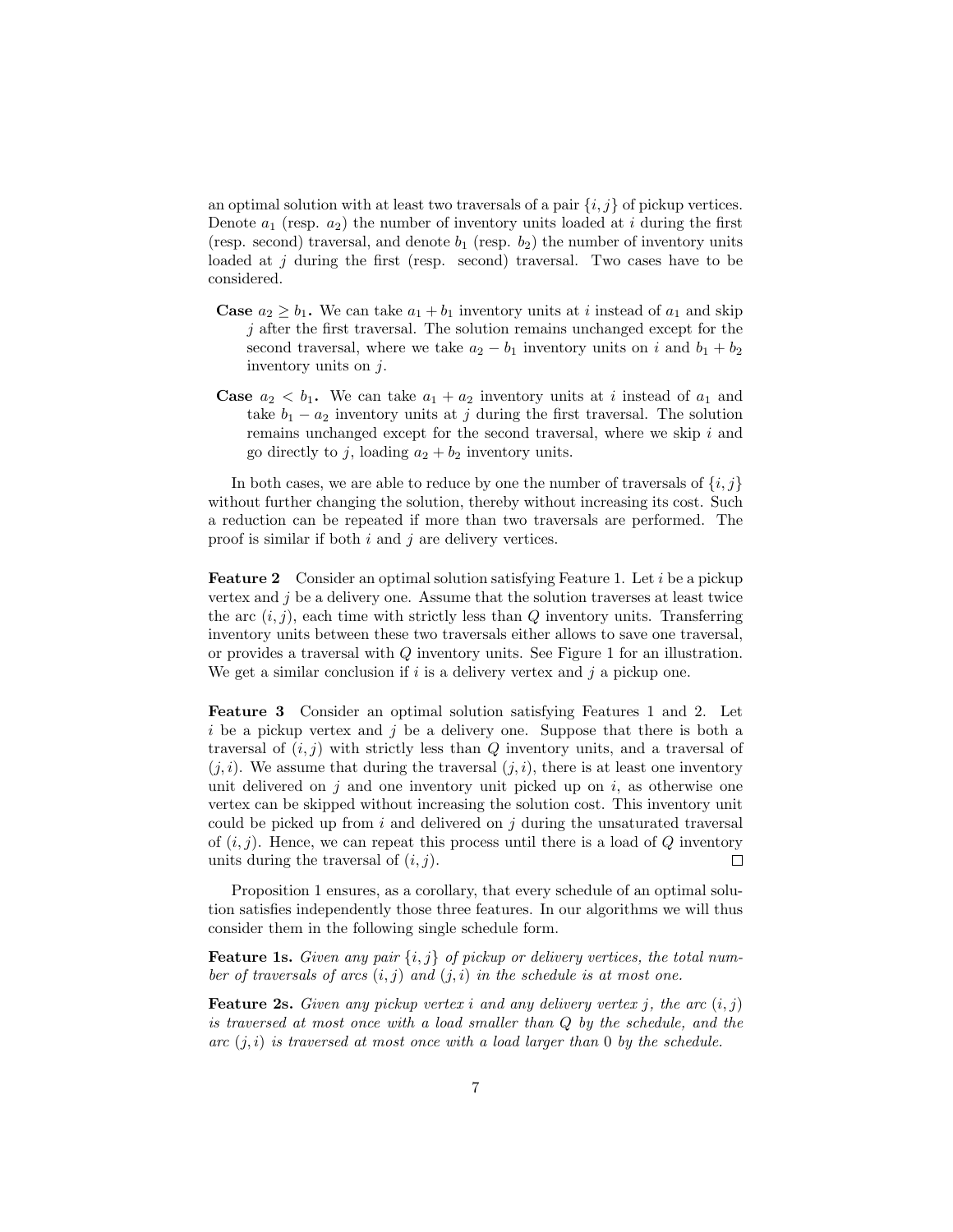**Feature 3s.** Given any pickup vertex  $i$  and any delivery vertex  $j$ , if there is at least one traversal of  $(i, j)$  and one traversal of  $(j, i)$  in the schedule, then all traversals of  $(i, j)$  by the schedule are done with a load of  $Q$  inventory units.

### 2.4 Integer programming model

For a schedule s, we denote by  $l_i^s \in \mathbb{Z}_+$  the total number of inventory units either picked up or delivered at  $i$ , and by  $c^s$  its cost. A schedule s is *feasible* if the following hold simultaneously:

- $\bullet$  its route starts and finishes at vertex 0, and contains at most  $T$  stops  $i \neq 0,$
- the number of inventory units carried over each arc of the route is at most  $Q,$
- we have  $1 \leq l_i^s \leq |d_i|$  for all  $i \in V \setminus \{0\},$

Let  $S$  be the set of feasible schedules that satisfy moreover Features 1s, 2s, and 3s. According to Proposition 1, the following integer program models the MVBP.

$$
\begin{array}{ll}\n\min & \sum_{s \in S} c^s z^s \\
\text{s.t.} & \sum_{s \in S} l_i^s z^s = |d_i| \qquad \forall i \in V \quad \text{(i)} \\
& \sum_{s \in S} z^s \le M \\
& z^s \in \{0, 1\} \qquad \forall s \in S.\n\end{array} \tag{P}
$$

Nothing prevents a priori to choose several times the same schedule for different vehicles. However, since we suppose that  $|d_i| \leq Q$  for each vertex *i*, any optimal solution satisfying Proposition 1 selects each possible schedule at most once. Indeed, Feature 2 ensures that if the same schedule is used by two vehicles or more, its route is a sequence that alternates between pickup and delivery vertices, and the load of the vehicle is Q when leaving a pickup vertex and 0 when leaving a delivery vertex. The fact that  $|d_i| \leq Q$  for all i prevents then the assignment of a same schedule to two vehicles or more. We therefore restrict the values of  $z^s$  to the set  $\{0, 1\}.$ 

### 3 Continuous relaxation

In this section, we describe a method to solve the continuous relaxation of (P), which we call (RP). We adopt a column generation approach, for which we assume basic knowledge (see [12] for an introduction). We focus in this section on how to solve the pricing problem, which consists here in finding the schedule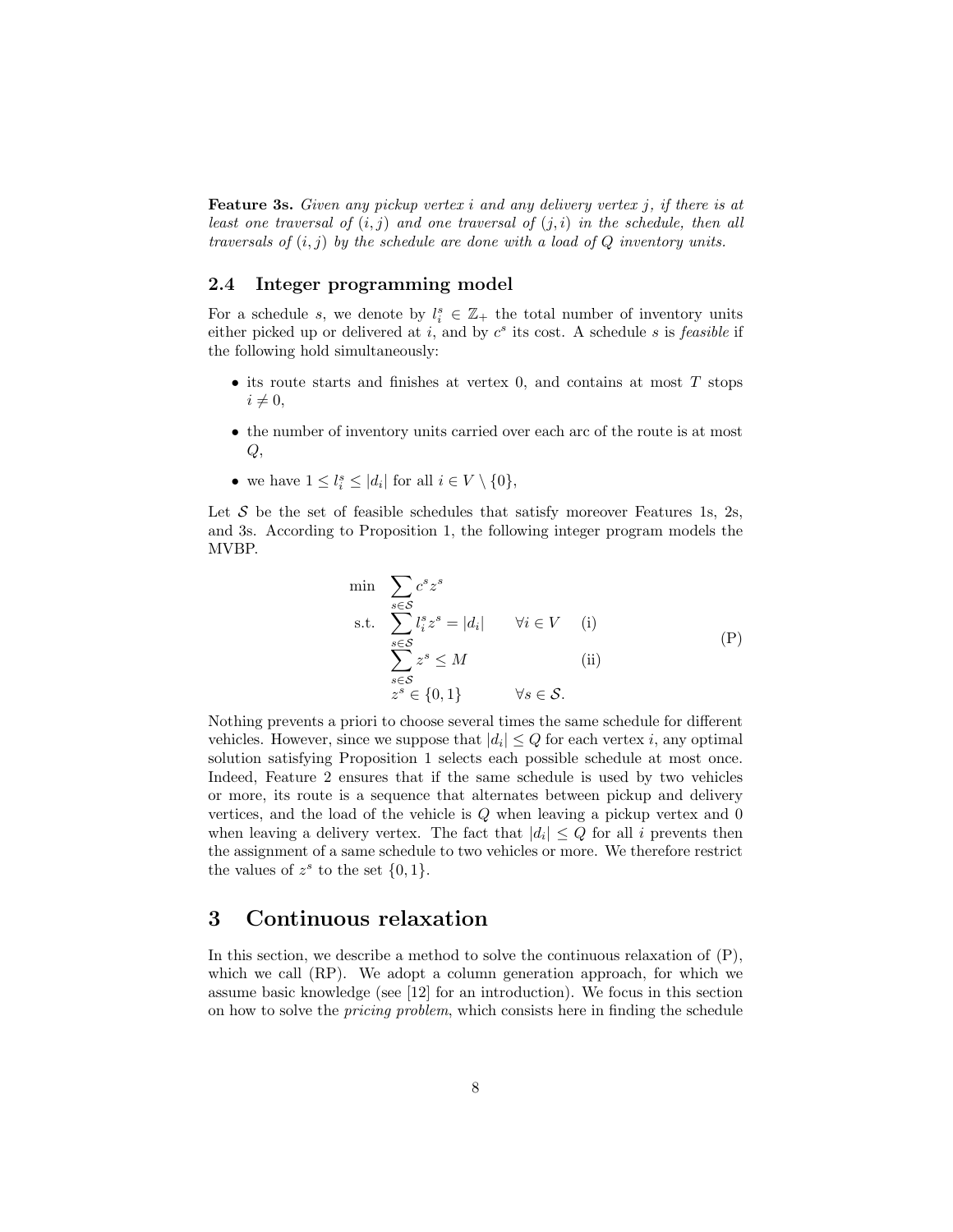$s \in \mathcal{S}$  of minimal reduced cost

$$
\overline{c}^s = c^s - \sum_{i \in V} \lambda_i l_i^s - \nu,
$$
\n(2)

where the  $\lambda_i \in \mathbb{R}$  and  $\nu \in \mathbb{R}_-$  are respectively the values taken by the dual variables associated to constraints (i) and constraint (ii) in (RP). The pricing problem turns out to be a Shortest Path Problem with Resource Constraints (see for example [16]). In our case paths do not need to be elementary: multiple visits to the same vertex, each partially serving its demand, are allowed. The method we propose is inspired by that of Baldacci et al. [5] for the PDPTW. The procedure is divided into two phases: GENPATH and GENROUTE. In GENPATH, partial schedules are computed. These partial schedules are either forward partial schedules or backward partial schedules, which are respectively starting at the depot and ending at an arbitrary vertex or vice versa. These partial schedules are built by a systematic enumeration procedure, but the enumeration is restricted only to those partial schedules that can be extended to schedules in  $S$ . In addition, dominance properties are used. In GENROUTE, forward and backward partial schedules are selectively joined in feasible schedules.

### 3.1 The GENPATH-GENROUTE procedure

Several adaptations are required to the algorithm of Baldacci et al. [5] for fitting the MVBP, as the number of inventory units to be picked up or delivered at each stop has to be decided, the vertices may be visited several times, and pickup and delivery operations are not paired.

We define as *forward partial schedule*  $P$  a portion of a schedule in  $S$ , starting at the depot and ending at an arbitrary vertex  $e(P)$  with a load  $\ell(P)$ , including at most  $\lfloor \frac{T}{2} \rfloor$  stops. A backward partial schedule is defined similarly, representing a portion of a schedule in S starting at an arbitrary vertex  $e(P)$  with a load  $\ell(P)$ , and ending at the depot, including at most  $\lceil \frac{T}{2} \rceil$  stops. To ease notation we denote by  $r_k^P$  the vertex that is the kth stop in the partial schedule  $P$ , and by  $l_i^P$  the total number of inventory units picked up or delivered at vertex i in partial schedule P. The cost of a partial schedule P with t stops is defined as

$$
\overline{c}_P = \sum_{k=1}^t (c_{r_k^P r_{k+1}^P} - \lambda_{r_k^P} l_{r_k^P}).
$$

The generation of the set of forward partial schedules  $\overrightarrow{\mathscr{P}}$  in GENPATH is detailed in Algorithm 1. In Step 13, by  $P'$  violates feasibility rules", we mean " $l_i^{P'} > d_i$  or the load of the vehicle exceeds Q on some arc", and by "P' violates profitability properties", we mean that at least one of Features 1s, 2s, and 3s is not satisfied by  $P'$ .

GENPATH exploits partial enumeration and dominance tests to generate the set of partial schedules that can belong to schedules in  $S$ . As in a classic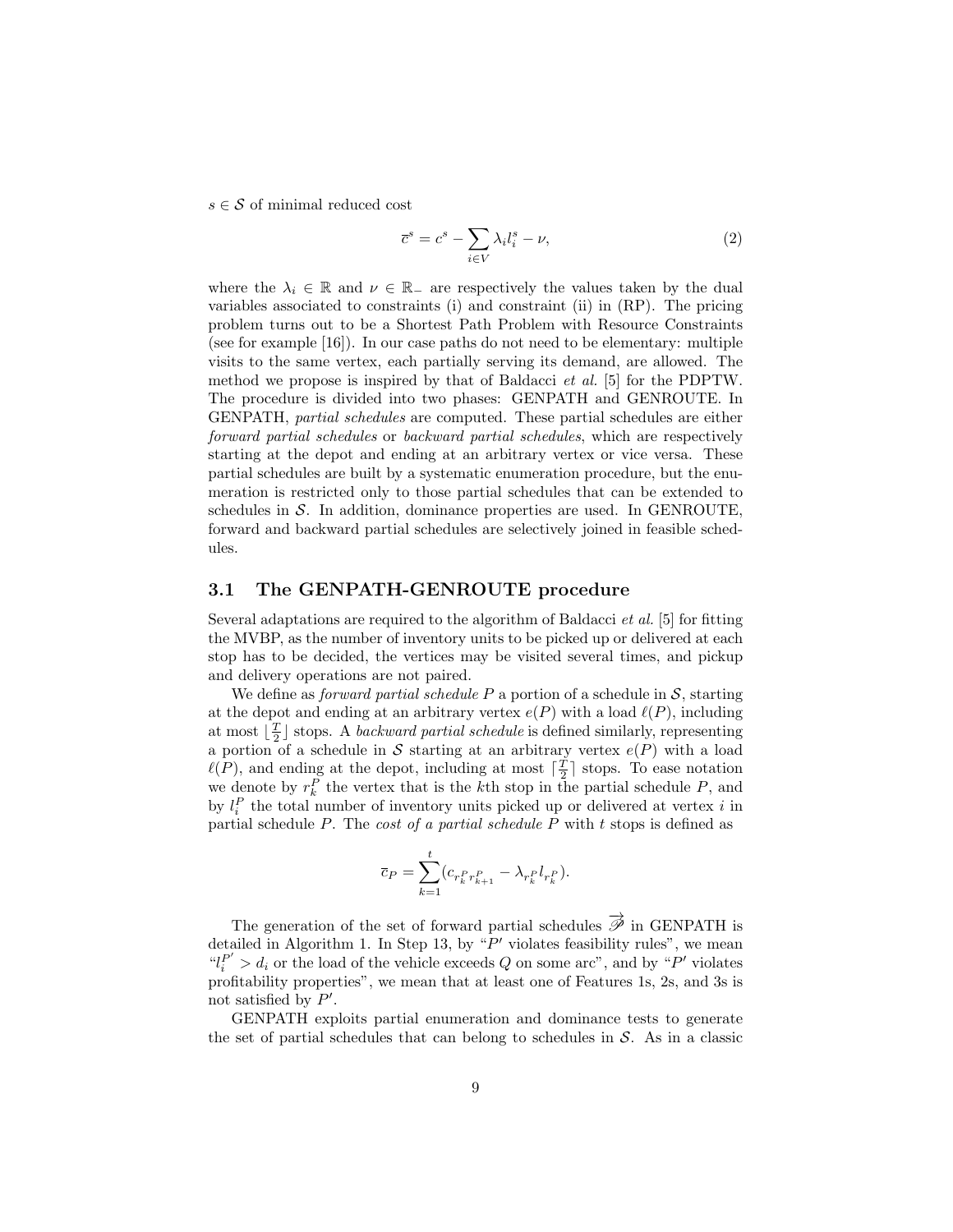Algorithm 1 GENPATH for forward partial schedules

1: Create the empty partial schedule  $P_0$  with  $\bar{c}_{P_0} = 0, e(P_0) = 0, l_i^{P_0} = 0$  for each  $i \in V$ ,  $\mathscr{P} = \{P_0\}$  and  $\overrightarrow{\mathcal{P}} = \emptyset$ 2: if  $\mathscr{P} = \emptyset$  then 3: STOP 4: end if 5:  $P^* = \arg \min \{ lb(P), P \in \mathscr{P} \}$ 6:  $\mathscr{P} = \mathscr{P} \setminus \{P^*\}$ 7: Insert in  $\overrightarrow{\mathscr{P}}$  forward partial schedule  $P^*$ 8: if  $|P^*| = \left\lfloor \frac{T}{2} \right\rfloor$  then 9: Return to 2 10: end if 11: **for**  $i \in V$  and  $\delta \in \{0, ..., d_i - l_{e(P^*)}^{P^*}\}\)$  **do** 12: Expand  $P^*$  from  $e(P^*)$  to vertex *i*, obtaining a new partial schedule  $P'$ , and setting  $\ell(P') = \ell(P^*) + \delta$  (if i is pickup) or  $\ell(P') = \ell(P^*) - \delta$  (if i is delivery),  $\tilde{l}_j^{P'} = l_j^{P^*}$  for each  $j \in V \setminus \{i\}$  and  $l_i^{P'} = l_i^{P^*} + \delta$ 13: **if**  $P'$  violates feasibility rules or profitability properties **then** 14: Reject  $P'$ 15: Return to 2 16: end if 17: let  $\overline{c}_{P'} = \overline{c}_{P^*} + c_{e(P^*)i} - \lambda_i \delta$ <br>18: Compute  $lb(P')$ 18: Compute  $lb(P')$ 19: if  $lb(P') > \rho$  then 20: Reject  $P'$ 21: Return to 2 22: end if 23: **if**  $P'$  is dominated by any partial schedule in  $\mathscr{P}$  then 24: Reject  $P'$ 25: Return to 2 26: end if 27: Remove all partial schedules in  $\mathscr P$  dominated by  $P'$ 28: Insert  $P'$  in  $\mathscr P$ 29: end for 30: Return to 2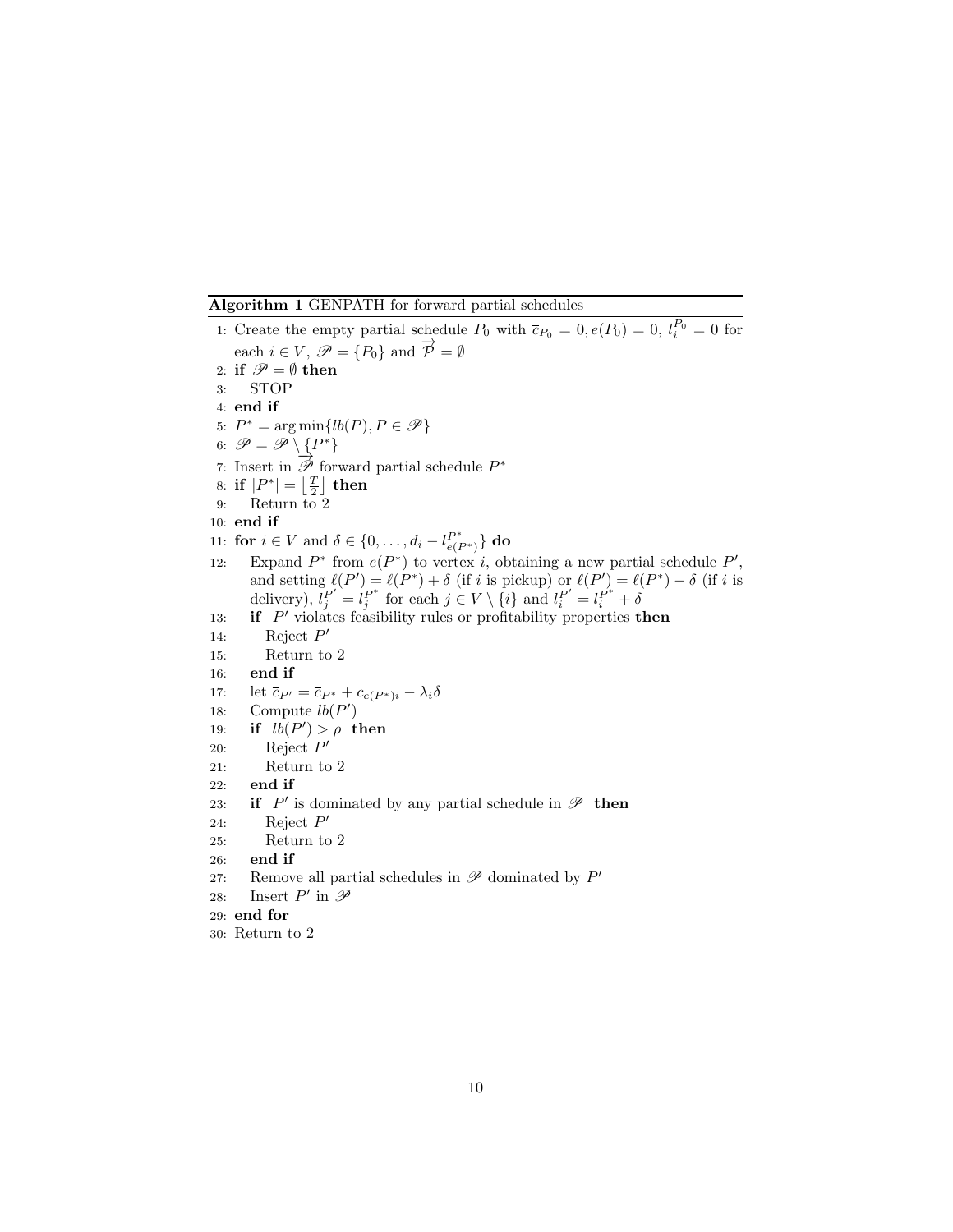column generation approach, we select schedules having negative reduced cost. However for the sake of the exposition we use an additional parameter  $\rho$  acting as a threshold: during the pricing phase, only schedules having a reduced cost less or equal to  $\rho$  are selected,  $\rho$  being equal to 0 when we compute the optimal value of (RP). Such a threshold provides the additional flexibility that is needed for a subsequent enumeration step, detailed in Section 6. A set of potentially useful partial schedules  $\mathscr P$  is kept, which initially contains a single empty partial schedule. A lower bound  $lb(P)$  on the minimum cost a schedule completing P is computed (see Section 3.2). Iteratively, the partial schedule in  $\mathscr P$  having best bound is selected and extended, creating a new partial schedule for each pickup (resp. delivery) vertex i and pickup (resp. delivery) inventory value  $\delta$  that do not violate feasibility rules and profitability properties; new partial schedules are rejected also if the corresponding bound exceeds  $\rho$ . Finally, dominance rules are applied to further reduce the number of partial schedules in  $\mathscr{P}$  (see Section 3.3). GENPATH is run twice, to obtain both forward and backward partial schedules.

GENROUTE is then run to selectively join the generated partial schedules into a final set of all feasible, profitable, and non-dominated schedules whose reduced cost is at most  $\rho$ . When sets  $\overrightarrow{\mathscr{P}}$  of forward partial schedules and  $\overleftarrow{\mathscr{P}}$ of backward partial schedules are generated, we create full schedules by joining their elements. We partition each of these sets into subsets  $\vec{\mathscr{P}}_{iw}$  and  $\vec{\mathscr{P}}_{iw}$  of partial schedules P with  $\ell(P) = w$  and  $e(P) = i$ . The procedure is explained in detail in Algorithm 2.

#### Algorithm 2 GENROUTE

1:  $\mathcal{S} = \emptyset$ 2: for  $i \in V$  and  $w \in \{0, \ldots, Q\}$  do 3: for  $P \in \overline{\mathscr{P}}_{iw}$  and  $P' \in \overline{\mathscr{P}}_{iw}$  do 4: if  $P$  and  $P'$  are compatible then 5:  $s \leftarrow \text{append}(P, P')$ 6: **if** s is not dominated by any schedule in S then 7: Add s to S 7: Add  $s$  to  $S$ <br>8: Delete from Delete from  $S$  all schedules dominated by s 9: end if 10: end if 11: end for 12: end for

A forward partial schedule  $P$  and a backward partial schedule  $P'$  are compatible (Step 4) if the schedule obtained by appending  $P'$  to P respects all feasibility rules and profitability conditions described above for the GENPATH procedure. The schedule s obtained by combining  $P$  and  $P'$  has reduced cost  $\bar{c}^s = \bar{c}^P + \bar{c}^{P'} - \nu$ . A schedule *s* dominates a schedule *s'* (Steps 6 and 8) if  $l_i^s = \frac{l_i^{s'}}{l_i}$  for all  $i \in V$  and  $\bar{c}^s \leq \bar{c}^{s'}$ . To increase the speed of the algorithm, we sort  $\overrightarrow{\mathcal{P}}_{iw}$  and  $\overleftarrow{\mathcal{P}}_{iw}$  by non-increasing costs: as soon as  $\overline{c}^P + \overline{c}^{P'} - \nu > \rho$ , inner loops can be stopped, directly jumping to the next iteration of the outer ones.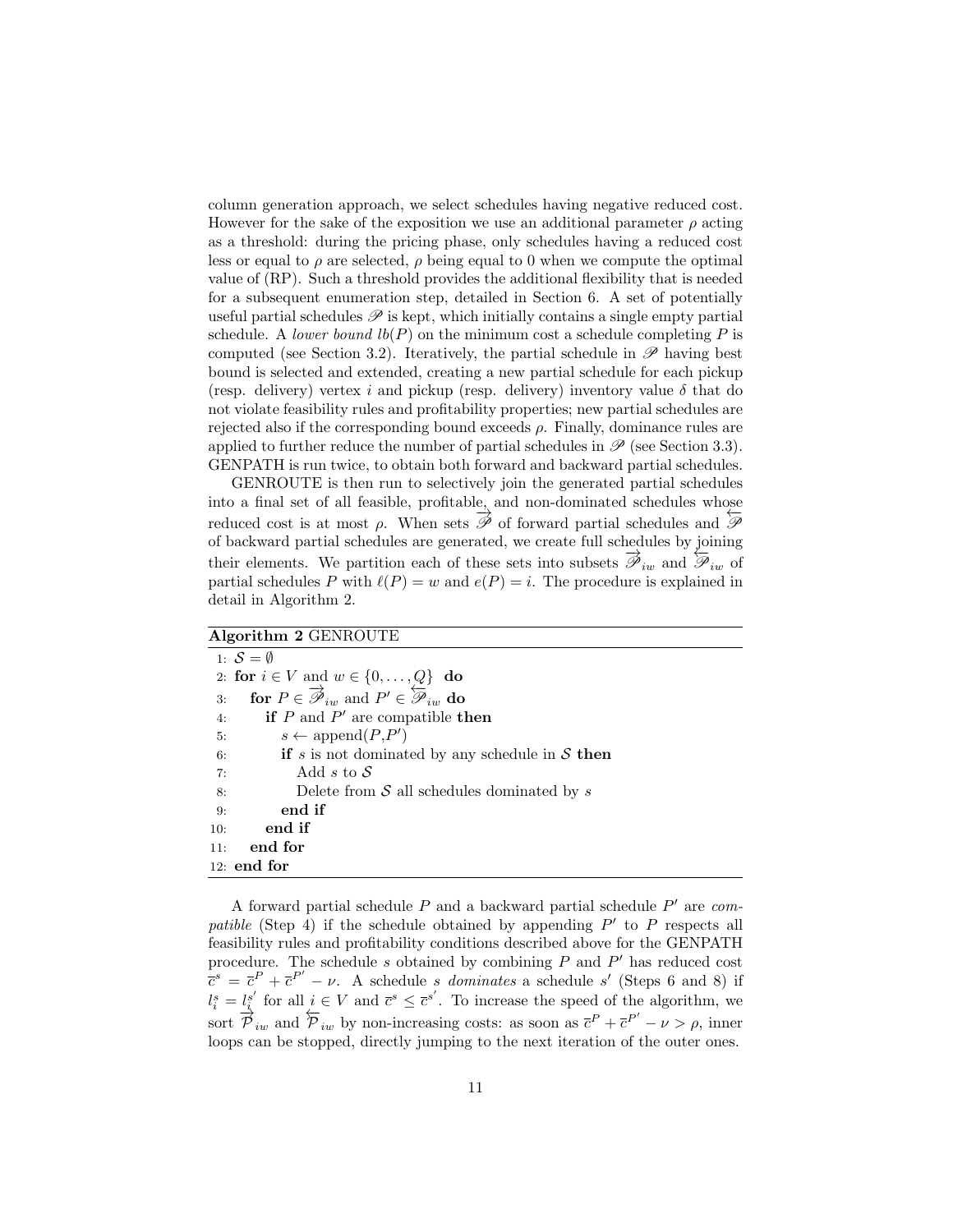#### 3.2 Completion bound

We briefly explain how the lower bound  $lb(P)$  on the minimum reduced cost of a schedule completing P is computed. We actually use a standard trick in a vehicle routing context to bound the cost of a solution: we compute the partial schedule by dynamic programming in such a way that each time we extend to a vertex, its inventory level at previous steps is neglected. Computing the minimum cost  $\overrightarrow{\pi}(i, w)$  of a forward partial schedule ending at node i with final load w or the minimum cost  $\pi(i, w)$  of a backward partial schedule starting at node  $i$  with initial load  $w$  can then be solved in polynomial time by dynamic programming.

For P a forward partial schedule, we set  $lb(P) = \overline{c}^P + \overrightarrow{\pi}(e(P), \ell(P)) - \nu$  and for P a backward partial schedule, we set  $lb(P) = \overline{c}^P + \overleftarrow{\pi}(e(P), \ell(P)) - \nu$ .

### 3.3 Dominance

Let  $P$  and  $P'$  be two forward partial schedules. The partial schedule  $P$  dominates the partial schedule  $P'$  if

 $e(P) = e(P'), \quad \ell(P) = \ell(P'), \quad l_i^P \le l_i^{P'}$  $i<sup>P</sup>$  for all  $i \in V$ , and  $\overline{c}_P \leq \overline{c}_{P'} - \rho$ .

Indeed, when these dominance conditions are satisfied, any backward partial schedule B that is compatible with  $P'$  is also compatible with P, and therefore combining B with P always yields a better schedule. Moreover, even if combining B with P produces an optimal schedule, no schedule can be produced by combining B with  $P'$  whose value is within a constant  $\rho$  from optimality. Therefore, partial schedule  $P'$  can be rejected without affecting optimality guarantees.

It is also useful to directly prevent the following set of extensions always yielding dominated partial schedules. Let  $r \to p \to d \to s$  be a sequence of consecutive vertices in a partial schedule, where  $p$  is a pickup vertex from where  $w$  bicycles are picked up and  $d$  is a delivery one where  $w'$  are delivered. An improved partial schedule skipping either  $p, d$  or both can be obtained in following cases:

- if  $(w < w')$  and  $(c_{r,p} + w(\lambda_p + \lambda_d) (c_{r,p} + c_{p,d}) < -\rho)$  the forward partial schedule skipping p and delivering only  $(w'-w)$  bicycles at d has a lower cost
- if  $(w = w')$  and  $(c_{rs} + w(\lambda_p + \lambda_d) (c_{rp} + c_{pd} + c_{ds}) < -\rho)$  the forward partial schedule skipping both  $p$  and  $d$  has a lower cost
- if  $(w > w')$  and  $(c_{ps} + w'(\lambda_p + \lambda_d) (c_{pd} + c_{ds}) < -\rho)$  the forward partial schedule skipping d and picking up only  $(w - w')$  bicycles at p has a lower cost

Similar conclusions can be drawn when the sequence is  $r \to d \to p \to s$ , where  $d$  is a delivery vertex and  $p$  is a pickup one (see Figure 2).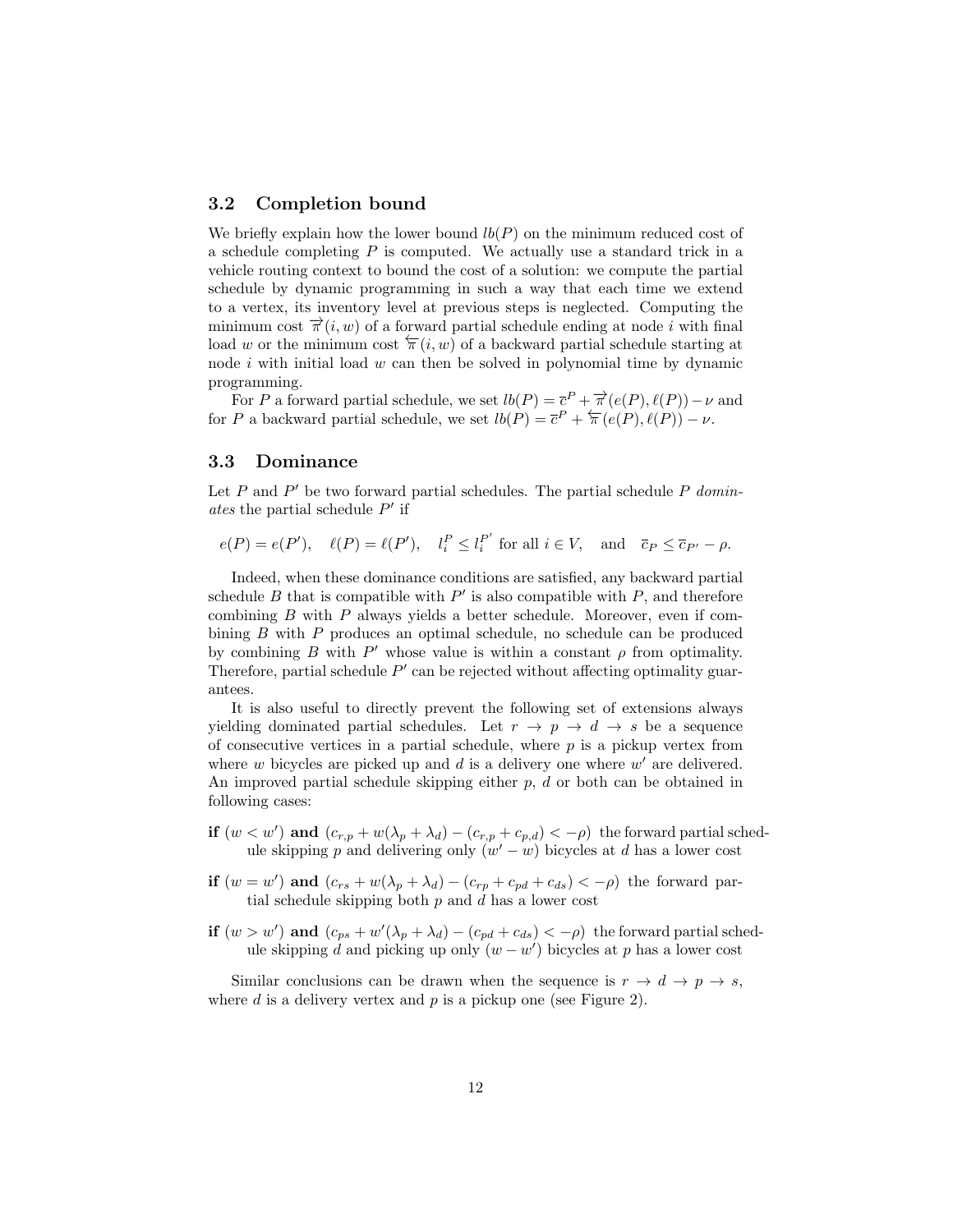

Figure 2: New forward partial schedule when  $w < w'$  and when the cost of the forward partial schedule skipping  $p$  is lower than the one of the original

### 3.4 Implementation

Here, we provide details on how the pricing subproblem is solved in practice, for which  $\rho$  is set to 0. Actually, we do not go in general to the end of the GENPATH-GENROUTE procedure and thus we do not compute the exact value of  $\min_{s \in \mathcal{S}} \overline{c}^s$ . We stop GENPATH as soon as 15'000 partial schedules have been generated<sup>1</sup>; if GENROUTE is able to find schedules whose reduced cost is negative, we perform early termination, which means inserting the corresponding columns in the current pool of columns and going back to the master problem. Otherwise, we resume GENPATH, generate up to  $100'000$  partial schedules, and call GENROUTE again; as before, if negative reduced cost schedules are found we perform early pricing termination. Otherwise, we go to the end of the GENPATH-GENROUTE procedure to obtain the true value of  $\min_{s \in \mathcal{S}} \bar{c}^s$ .

### 4 Valid inequalities

Two families of cuts are added to improve the quality of the lower bound. First, a family of dual-feasibility cuts is obtained through dual-feasible functions. Second, a set of *profitability cuts* is derived from the properties of Section 2.3.

We discuss for each family the corresponding impact on the pricing algorithms. According to preliminary experiments, we found it useful to directly insert all these cuts in the initial (RP), i.e. no dynamic cut separation is performed in our implementation.

### 4.1 Superadditive and dual-feasible cuts

We consider three types of cuts obtained by applying some special families of functions on both sides of constraints (i) of (P).

The first family is a novel one, which we specially designed for our MVBP. Let k and d be two positive integers such that  $k \leq d$ . We define for  $x \in [0, d]$ the mapping

$$
F_{k,d}(x) := \begin{cases} 2\frac{k}{d}x - 1 & \text{if } \frac{k}{d}x \text{ is a positive integer} \\ 2\left\lfloor \frac{k}{d}x \right\rfloor & \text{otherwise.} \end{cases}
$$

 $1$ <sup>o</sup> as soon as all possible partial schedules have been generated, in case of small instances.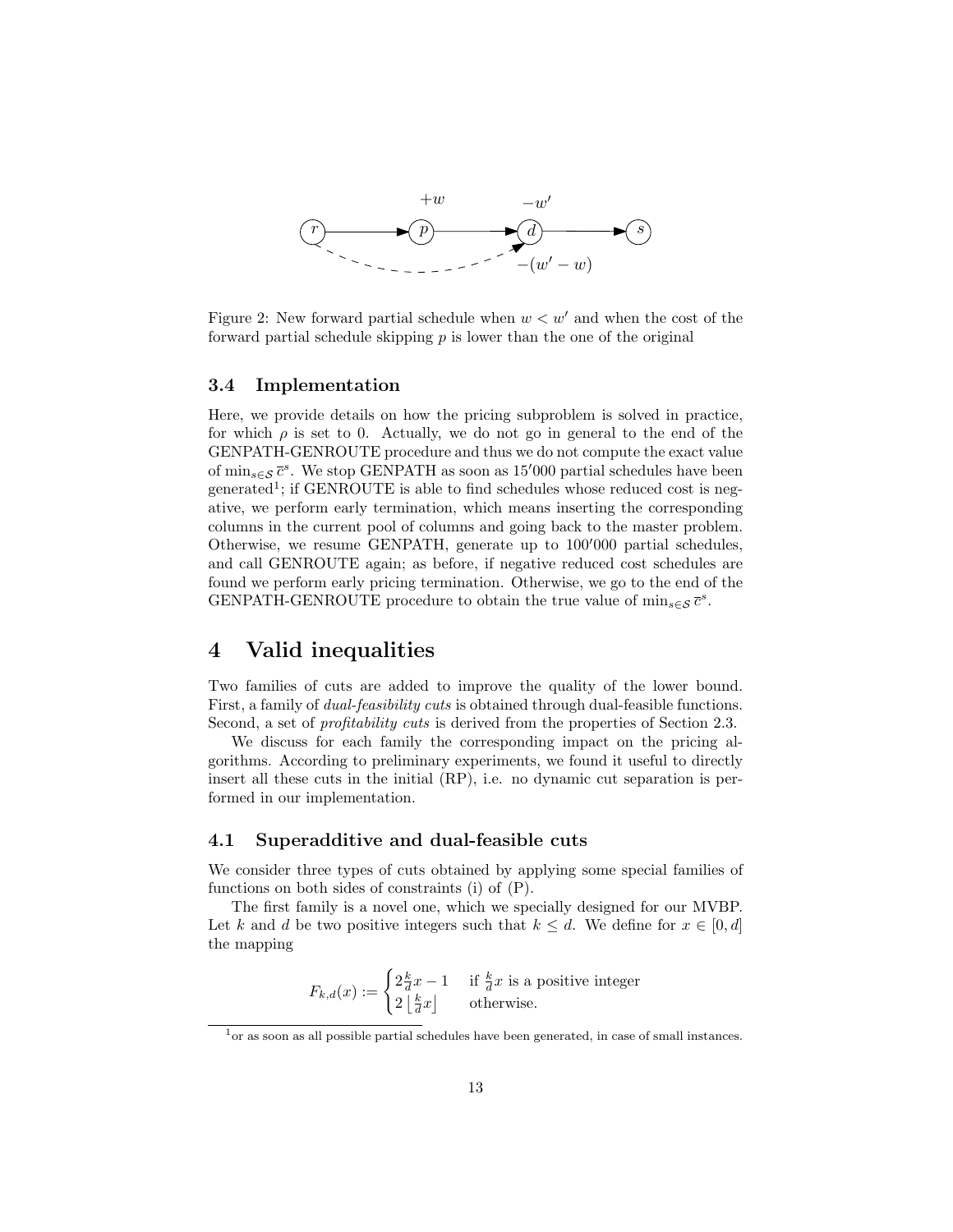Next proposition states that the functions  $F_{k,d}$  are superadditive.

**Proposition 2.**  $F_{k,d}$  satisfies the following

$$
F_{k,d}(x) + F_{k,d}(y) \le F_{k,d}(x+y)
$$

for all  $x, y \in [0, d]$  such that  $x + y \leq d$ 

*Proof.* When  $\frac{k}{d}(x+y)$  is not an integer, we have  $F_{k,d}(x) + F_{k,d}(y) \leq 2\left\lfloor \frac{k}{d}x \right\rfloor +$  $2\left\lfloor \frac{k}{d}y\right\rfloor \leq 2\left\lfloor \frac{k}{d}(x+y)\right\rfloor = F_{k,d}(x+y)$ . When both  $\frac{k}{d}x$  and  $\frac{k}{d}y$  are integer, we have  $F_{k,d}(x) + F_{k,d}(y) = F_{k,d}(x+y)$ . To finish the proof, we consider the only remaining case, namely when  $\frac{k}{d}(x+y)$  is an integer while none of  $\frac{k}{d}x$  and  $\frac{k}{d}y$ are integer. Then, an integer  $j$  exists such that  $\frac{k}{d}x + \frac{k}{d}y = j$ , and since none of the two summands on the left hand side is integer, we have  $\left\lfloor \frac{k}{d}x \right\rfloor + \left\lfloor \frac{k}{d}y \right\rfloor \leq j-1$ . Hence  $F_{k,d}(x) + F_{k,d}(y) = 2\left\lfloor \frac{k}{d}x \right\rfloor + 2\left\lfloor \frac{k}{d}y \right\rfloor \leq 2j - 2 = F_{k,d}(x+y) - 1 \leq$  $F_{k,d}(x+y).$ 

We also considered two families of functions from the literature:  $F_{k,d}^{FS,1}$  and  $F_{k,d}^{CCM,1}$ , introduced respectively by Fekete and Schepers [14] and by Carlier et al. [8]. They are defined as follows for  $k \le d$  and  $x \in [0, d]$ :

$$
F_{k,d}^{FS,1}(x) := \begin{cases} kx & \text{if } \frac{(k+1)x}{d} \text{ is integer} \\ \lfloor \frac{(k+1)x}{d} \rfloor d & \text{otherwise.} \end{cases}
$$

$$
F_{k,d}^{CCM,1}(x) := \begin{cases} 2(\lfloor \frac{d}{k} \rfloor - \lfloor \frac{d-x}{k} \rfloor) & \text{if } x > \frac{d}{2} \\ \lfloor \frac{d}{k} \rfloor & \text{if } x = \frac{d}{2} \\ 2\lfloor \frac{x}{k} \rfloor & \text{if } x < \frac{d}{2}. \end{cases}
$$

 $F_{k,d}^{FS,1}$  has been proved in [14] to be superadditive. The map  $F_{k,d}^{CCM,1}$  is not superadditive, but Carlier et al. (Theorem 4.3 in [8]) proved that it is dualfeasible, meaning that

$$
\sum_{j} F_{k,d}^{CCM,1}(x_j) \le F_{k,d}^{CCM,1}(d)
$$

holds for any list of  $x_j \in [0, d]$  such that  $\sum_j x_j \leq d$ . We refer to [10] for a complete survey on this technique.

Applying a superadditive or dual-feasible map  $f$  on constraints (i) of  $(P)$ leads to new valid inequalities

$$
\sum_{s \in \mathcal{R}} f(l_i^s) z^s \le f(|d_i|).
$$

With the maps  $F_{k,|d_i|}$ ,  $F_{k,|d_i|}^{CCM,1}$  $F_{k,|d_i|}^{CCM,1}$ , and  $F_{k,|d_i|}^{FS,1}$  $\sum_{k,|d_i|}^{L,S,1}$ , we get thus several new valid inequalities, for any choice of indices  $k$ . The reduced cost of a schedule  $(2)$  becomes then

$$
c^s - \sum_{i \in V} \left( \lambda_i l_i^s + \sum_k (\mu_{k,i} F_{k,|d_i|}(l_i^s) + \eta_{k,i} F_{k,|d_i|}^{FS,1}(l_i^s) + \zeta_{k,i} F_{k,|d_i|}^{CCM,1}(l_i^s)) \right) - v,
$$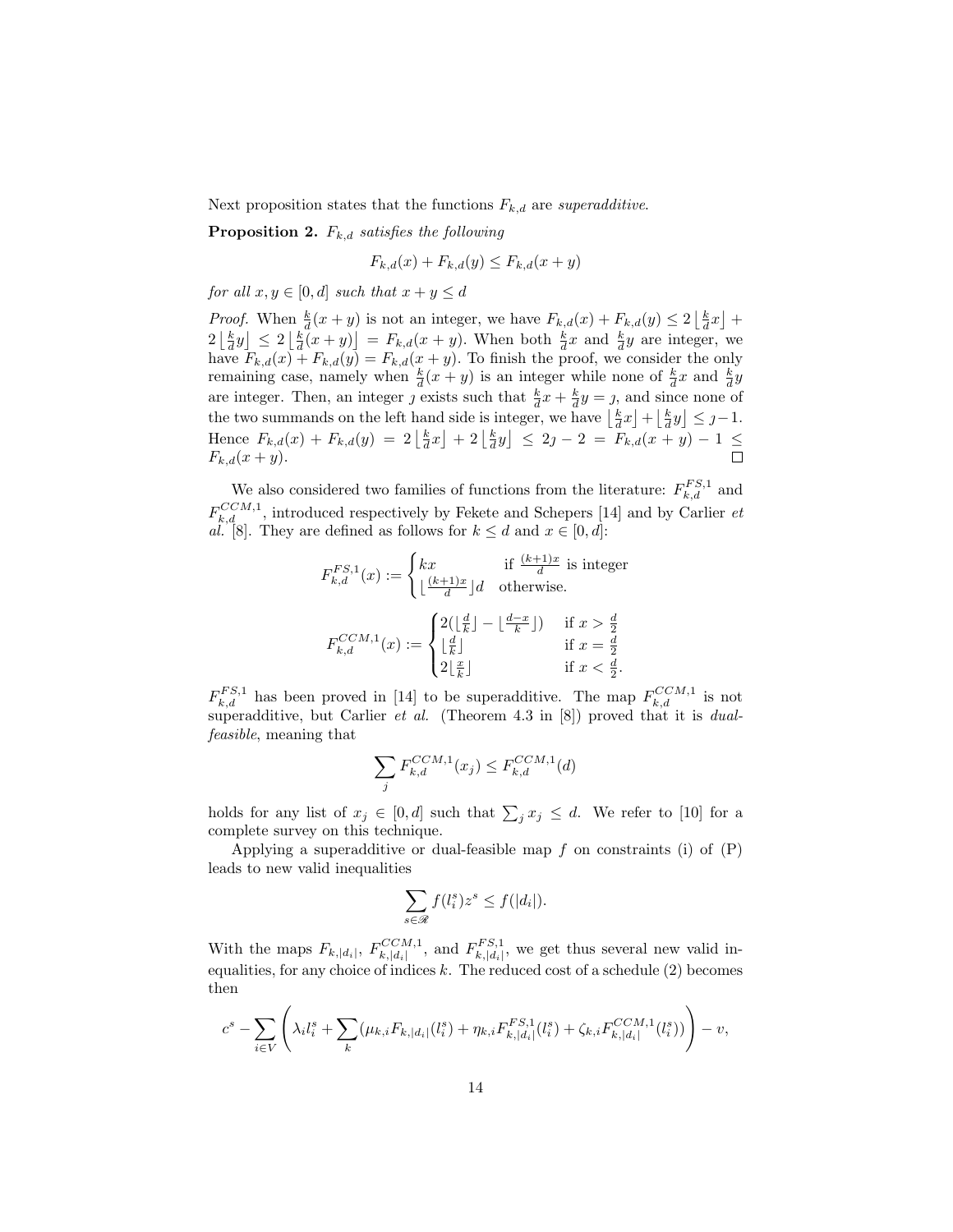where  $\mu$ ,  $\eta$ , and  $\zeta$  are the dual variables, and where the sum over k is made over the chosen indices.

The GENPATH-GENROUTE procedure works with almost no modifications for these new reduced costs. When the algorithm extends to a node  $i$  with a current load  $l_i^{P^*}$  and loading  $\delta$  inventory units, the cost of the partial schedule  $P'$  is defined as

$$
\overline{c}_{P'} = \overline{c}_{P^*} + c_{e(P^*)i} - \lambda_i \delta - \sum_{k} \left( \mu_{k,i} (F_{k,|d_i|}(l_i^{P^*} + \delta) - F_{k,|d_i|}(l_i^{P^*})) + \eta_{k,i} (F_{k,|d_i|}^{FS,1}(l_i^{P^*} + \delta) - F_{k,|d_i|}^{FS,1}(l_i^{P^*})) + \zeta_{k,i} (F_{k,|d_i|}^{CCM,1}(l_i^{P^*} + \delta) - F_{k,|d_i|}^{CCM,1}(l_i^{P^*})) \right).
$$
\n(3)

The computation of the lower bound  $lb(\cdot)$  is adapted accordingly (it only modifies the cost of the transitions in the dynamic programming). In our implementation we only keep inequalities having  $k = 2$  and  $k = 3$ .

### 4.2 Profitability cuts

Proposition 1 implies that a traversal between two pickup vertices or two delivery vertices is done at most once in each profitable schedule. Therefore, we considered the following clique inequalities:

$$
\sum_{s \in \mathcal{S}_{i,j}^1} z^s \quad \leq \quad 1 \qquad \forall i,j \text{ vertices of same type}
$$

where  $S^1_{i,j}$  is the set of all feasible and profitable schedules containing either the arc  $(i, j)$  or the arc  $(j, i)$ .

Similarly, proposition 1 allows us to include the following inequalities:

$$
\sum_{s \in \mathcal{S}^2_{i,j}} z_r \leq 1 \qquad \forall i,j \text{ vertices of distinct type}
$$

where  $S_{i,j}^2$  is the set of all feasible and profitable schedules containing the arc  $(i, j)$  with a load strictly smaller than Q or strictly larger than 0 according to the type of vertices  $i$  and  $j$ .

We include the contribution of the dual variable of each of these inequalities in GENPATH in a similar way as in Section 4.1. We however neglect their contribution during the computation of  $lb(\cdot)$ , in order to keep the completion bounding procedure as fast as possible. Note that this might lead to generate more partial schedules in GENPATH as needed, but the optimal value of the pricing problem is not affected (and thus the value obtained for the relaxation is not affected neither).

### 5 Upper bounds

To obtain good feasible integer solutions quickly we designed two heuristics.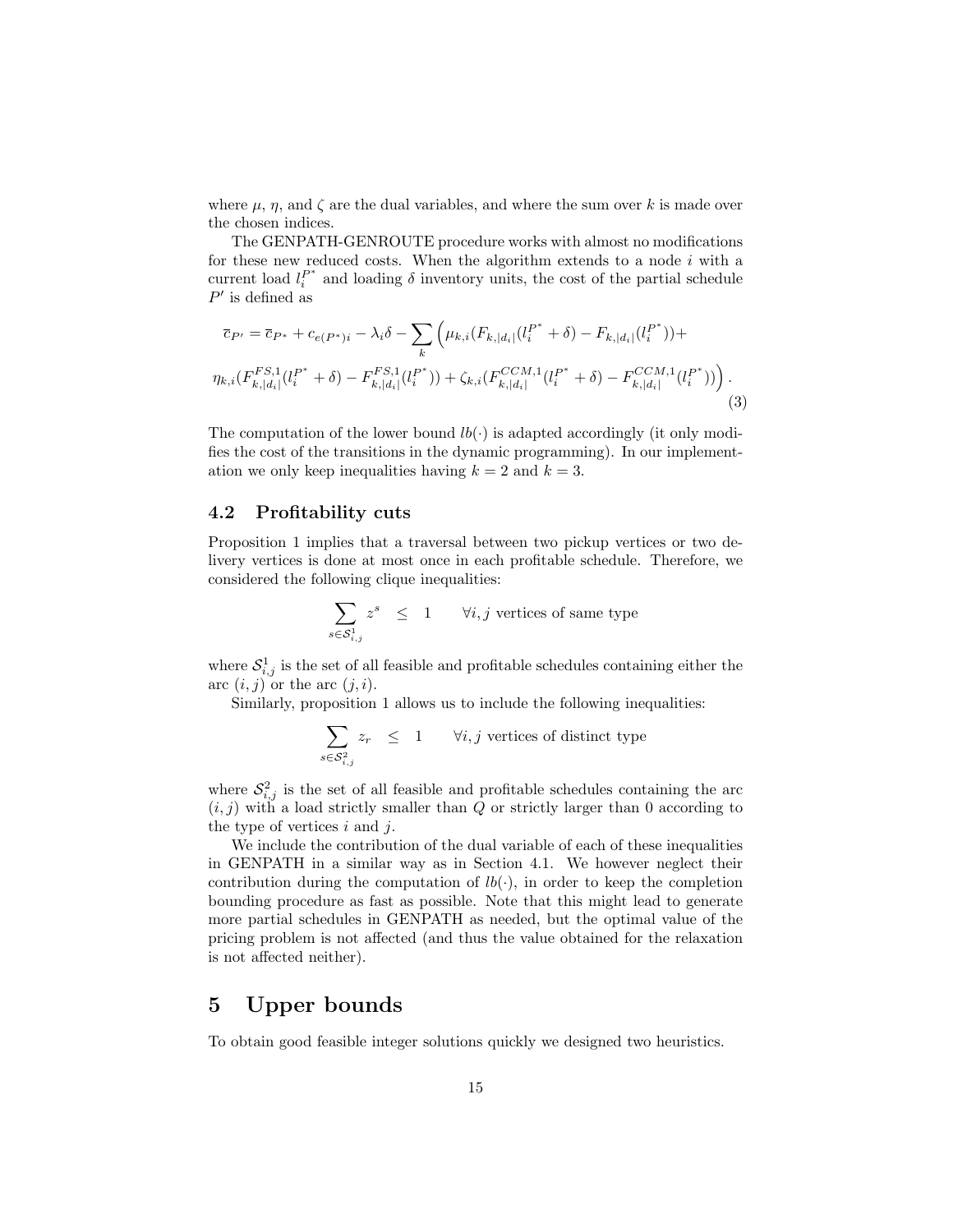### 5.1 Iterative rounding heuristic

The first one is a simple iterative rounding scheme to be run when column generation is over. We consider the corresponding fractional solution, and fix to one a variable of highest value in that solution. Then, column generation is resumed, and the rounding process is iterated, until a feasible integer solution is found, M variables are fixed to one, or an infeasible LP is detected. We note that, when one of the latter two stopping conditions are met, such an iterative rounding fails in finding feasible solutions.

### 5.2 Memetic algorithm

The second heuristic is a memetic algorithm. Efficient encodings of the schedules are possible thank to the following proposition, generalizing Proposition 1 of [9] to the multiple vehicle case.

Proposition 3. Consider an MVBP instance and suppose given M routes. Deciding whether there is a sequence of pickup and delivery operations for each route making the M routes a feasible solution of the MVBP can be performed in polynomial time. Moreover in case the answer is 'no', the minimum number of inventory units to remove from the supply and from the demand so that the answer becomes 'yes' can also be computed in polynomial time.

In other words, when the answer is 'no', we can compute a new  $(d_i)$  in polynomial time satisfying (1) such that the answer becomes 'yes' while minimizing the number of inventory units removed.

*Proof of Proposition 3.* Let  $R_1, \ldots, R_M$  be M routes. We indicate the vertex in position k of route m by  $r_k^m$ . For each  $m = 1, ..., M$ , let  $\hat{G}^m = (\hat{V}^m, \hat{A}^m)$ be a digraph having one vertex for each occurrence of a vertex in  $R_m$ , and two types of arcs:

- 1. *route arcs*: one for each arc in  $R_m$ , connecting the corresponding vertices in  $\hat{V}^m$
- 2. *load arcs*: one for each occurrence of a vertex in  $R_m$ , connecting the corresponding vertex in  $\hat{V}^m$  to its next occurrence, if any.

We assign capacity Q to each route arc, capacity  $+\infty$  to each load arc of pickup vertices, and capacity  $-\infty$  to each load arc of delivery vertices. Each graph  $G^m$ resembles that used in the case of one vehicle in [9].

Now we define a support digraph  $\hat{G} = (\hat{V}, \hat{A})$  as the disjoint union of all  $\hat{G}^m$ , and we add to  $\hat{A}$  inter-route load arcs. These are defined as follows: for each  $m = 1, \ldots, M$ , and for the vertex  $i<sup>m</sup>$  encoding the last occurrence of any vertex i in  $R_m$ , connect i<sup>m</sup> to the vertex i<sup>m'</sup> encoding the first occurrence of i in a route  $r^{m'}$ , if any, where m' is chosen as small as possible with  $m' > m$ . We assign capacity  $+\infty$  to all inter-route load arcs. Finally, we add to  $\hat{V}$  a source vertex s and a sink vertex t; for each pickup vertex  $i \in V$ , we connect s to the first occurrence of i in  $\hat{V}$  with a *initial arc* of capacity  $d_i$ , and for each delivery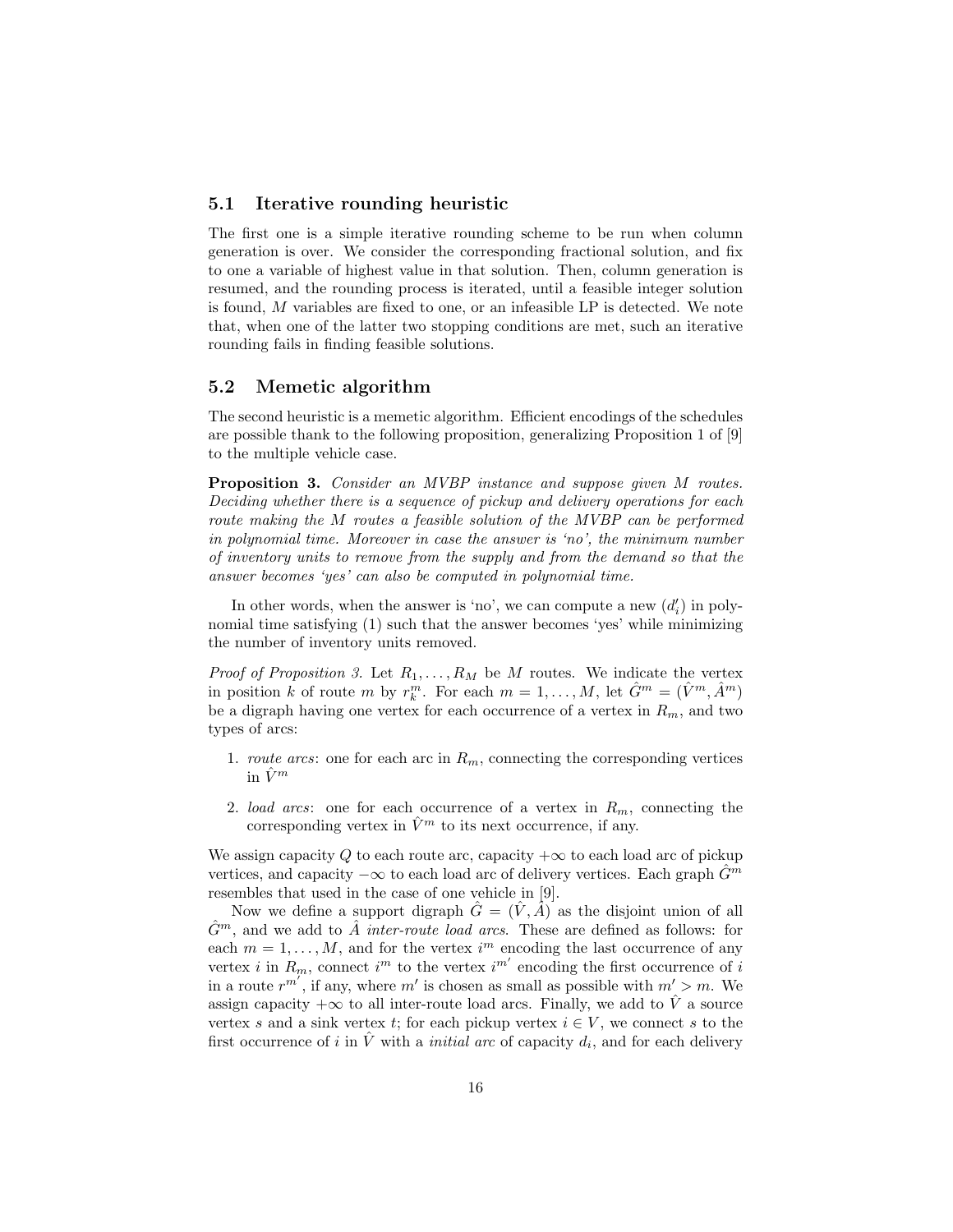

Figure 3: How to impose an inequality between the entering and the leaving flows in a vertex

vertex  $i \in V$ , we connect the last occurrence of i in  $\hat{V}$  to t with a target arc of capacity  $-d_i$ .

Further, in order to ensure that inventory units are not loaded at delivery vertices, we replace such vertices as depicted in Figure 3. Such modification avoids subsequent route arcs with increasing flow on delivery vertices. It is also performed on pickup vertices to ensure that flow on their subsequent route arcs does not decrease. Now, there is a bijection between  $s-t$  flows on  $\hat{G}$  and feasible rebalancing patterns.

The number of inventory units to be moved by vehicle  $m$  while going from  $r_k^m$  to  $r_{k+1}^m$  corresponds to the flow on route arcs; the number of inventory units remaining in a vertex  $i$  after each visit of the vehicle  $m$  corresponds to the flow on the arc between the corresponding occurrence and the next one, that is flow on either load or inter-route load arcs. The initial and target number of inventory units in each node corresponds to flow on starting and target arcs, respectively. Further, the modifications of Figure 3 forbid unbalancing.

In particular, a maximum flow in  $\hat{G}$  corresponds to a pattern rebalancing the highest number of inventory units, as in the best case all starting and target arcs are saturated. Since maximum flows problems can be solved in polynomial time, so is the problem in the claim.  $\Box$ 

#### 5.2.1 The algorithm

Memetic algorithms, denoted MA in the remainder of the paper, are improved version of genetic algorithms and have been introduced by Moscato [18]. As for genetic algorithms, a population of  $\Gamma$  tentative solutions (individuals) is received in input and improved; a score is associated to each of them. The population is subject to two transformations: only best individuals are retained (selection)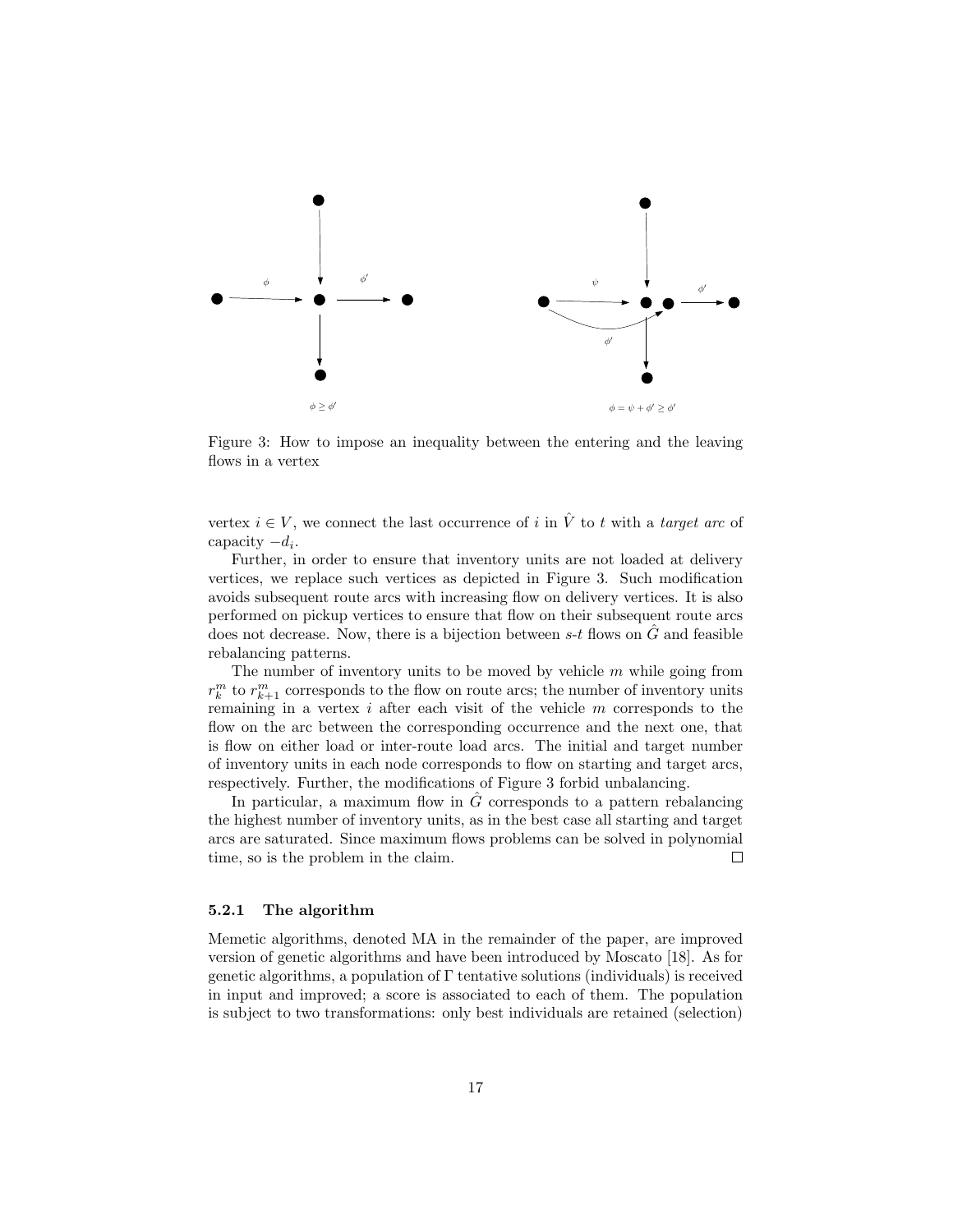and combined to create new individuals (cross-over), and local improvement is applied on each new individual to reach feasibility and improve its score.

Individuals Proposition 3 enables to encode an individual as a simple list of M routes, one for each vehicle, each being in turn a list of integers representing the sequence of visited vertices. The score of an individual is set as its cost plus a penalty proportional to the total number of inventory units to remove in order to make it feasible, which is again computed as described in the proof of Proposition 3.

Selection and cross-over At each main iteration a single individual is selected at random with a probability that is proportional to its score. After preliminary experiments we designed the following procedure. We split the population into two classes: the first containing  $1/6$  of the population, corresponding to the best individuals, and the second containing the remaining ones. Then, we perform a stratified sampling, selecting the first (resp. second) class with probability 70% (resp. 30%), and then picking an individual in the selected class with uniform probability. A second individual, instead, is chosen uniformly at random among those of the whole population, avoiding repetitions.

To perform cross-over, we adapt the route-first, cluster-second method of Prins [19]. To that purpose, a giant route is defined for each individual by appending its routes in sequence one after the other. Then, a cut point is selected, as a random integer from a uniform distribution between 1 and the length of the shortest of the two giant routes. Then, the first part of the giant route of the first individual is completed with the second part of the giant route of the second individual. All vertices missing from both parts are collected and organized in subsequence, respecting their precedences in the giant route of the second individual. Such a sequence of residual vertices is then inserted in between the first and the second part of the giant route of the new individual. The second part of the giant route of the first individual, and the first part of that of the second individual are combined similarly.

We get thus two giant routes. Each of them is then split into  $M$  routes, in order to get two new individuals. After local improvements performed on these new individuals, they are inserted in the population. To keep the population size constant, the two individuals with worst score are then removed. How a giant route is split into  $M$  routes to get a new individual and how the local improvements are performed is explained in the next paragraph.

Giant route splitting and local improvement The one-vehicle version of Proposition 3 [9] is used as a preliminary feasibility test on the giant route. If no feasible rebalancing pattern can be obtained, then no feasible MVBP solution can be obtained after splitting: a score  $+\infty$  is assigned to the new individual.

When the preliminary test is successful, the new giant route is split using an adaptation of the procedure of the aforementioned paper by Prins. We define an acyclic directed graph  $G$  whose vertices are that of the giant route,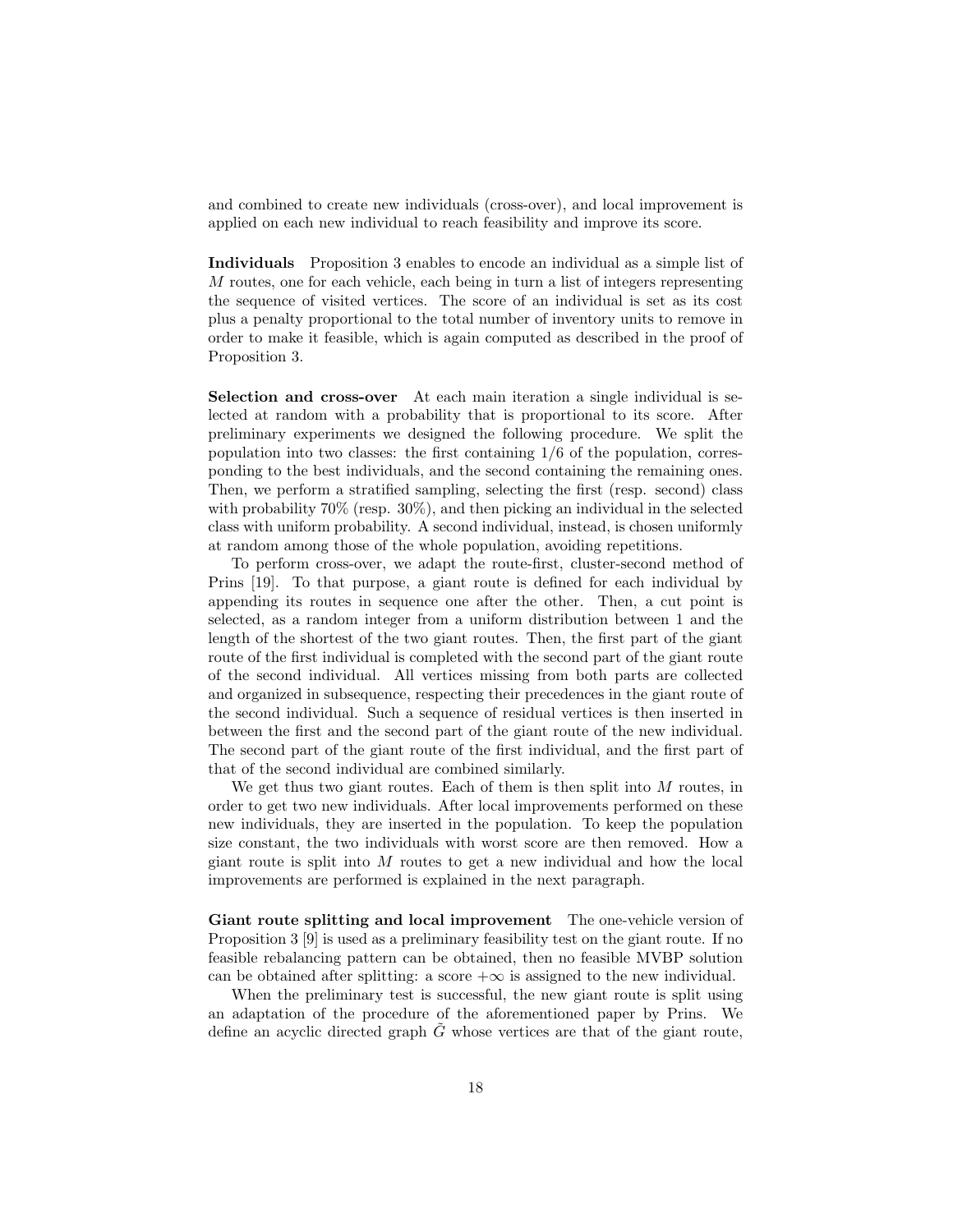therefore possibly including multiple occurrences of vertices of the original set V. An arc  $(i, j)$  is created between two vertices if (a) there are at most  $(T - 3)$ vertices between them on the giant route (b)  $i$  is a pickup vertex,  $i$  is a delivery vertex, and the depot is not between  $i$  and  $j$  in the giant route  $(c)$  there are no consecutive occurrences of the same vertex between  $i$  and  $j$  in the giant route. Condition (a) ensures that the sequence between the two endpoints of such an arc can lead to a route respecting the maximum length constraint, while (b) and (c) avoid unprofitable schedules since a solution is always suboptimal if it is composed of routes visiting the depot or having self-loops.

We set as weight of each arc  $(i, j)$  of  $\tilde{G}$  the cost of the route starting and ending with the depot and going through the sequence of vertices between  $i$  and  $j$  on the giant route. The split is then obtained by computing a directed path in  $G$  of minimum weight, using at most  $M$  arcs, that can efficiently be calculated by using dynamic programming.

Finally, local search is applied to the set of routes to reach a local minimum. We included three types of moves: intra-route 2-OPT, inter-route 2-OPT and CLEANING. In particular, we iteratively explore both intra-route 2-OPT and inter-route 2-OPT neighbourhoods with a best-improvement policy, and we apply only the best move among the two neighbourhoods. When no improving move is found we proceed to CLEANING, that is we modify the solution in order to fulfill Feature 1s, 2s, and 3s.

While the giant route splitting is performed by considering route costs only, each local improvement move is evaluated by computing also the best associated rebalancing pattern, using the flow algorithm described in Proposition 3, and thus obtaining the actual score of the individual.

Multistart and termination After a fixed number of selection and crossover iterations we re-initialize the population as follows. First, we drop a fraction  $\alpha$  of the population, that is we keep only the best  $\alpha \cdot \Gamma$  individuals. Then, we randomly generate  $\beta \cdot \Gamma$  new individuals and perform local improvement on them. Finally, we keep only the overall best Γ individuals. The MA is stopped after a fixed number of restarts.

Implementation After preliminary experiments we set the initial population size to  $\Gamma = 30$ , generating the individuals differently in different calls of our MA, as described in Section 6. We restart every 100 main iterations, and we stop the MA after 6 restarts. At each restart we keep only a fraction  $\alpha = 0.5$ of the population, and generate a fraction  $\beta = 0.8$  of new individuals.

## 6 Algorithms

We embed our lower and upper bounds into the following optimization framework.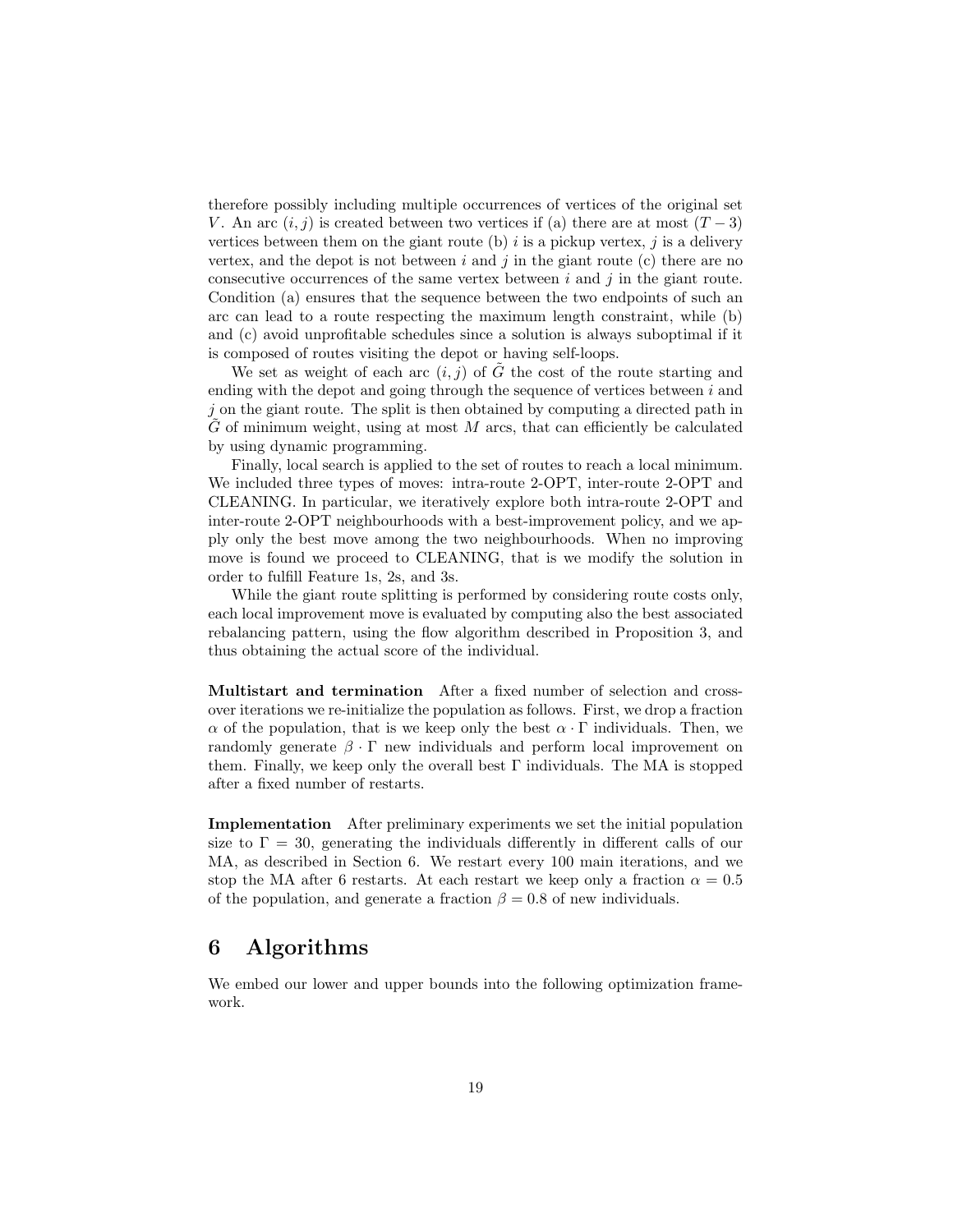- (a) Initialize the MA of Section 5 with random routes, and run it, obtaining an initial upper bound M1 and a population of good schedules.
- (b) Solve (RP) with the column generation procedure described in Section 3 initialized with the schedules obtained in Step (a). Add cuts as described in Section 4, and reoptimize with column generation. At the end, we have a lower bound LB.
- (c) Perform the iterative rounding heuristic. If a feasible MVBP solution is obtained, whose value matches LB, then stop: optimality is proved.
- (d) Calculate better feasible MVBP solutions with the MA of Section 5, starting from a population including the final population of Step (a), and the solution of Step (c) if any, obtaining an upper bound  $M2$ . If  $M2 = LB$ then stop: optimality is proved.
- (e) Generate all schedules whose reduced cost does not exceed  $\rho = M2 LB$ . using GENPATH and GENROUTE (described in Section 3).
- (f) Restrict  $S$  to schedules generated in Step (e) and solve to optimality the resulting restricted integer program with the help of a general purpose solver.

From a theoretical point of view, our algorithm yields global optimal solutions (see Baldacci et al. [7]); however, our experiments show that it unfolds its potential as a matheuristic, by making the following modifications: in Step (b), we always stop GENPATH when the limit of 15'000 paths has been reached (i.e. we stop after the first round of Section 3.4); we moreover skip Step (e) and give to the solver the whole set of schedules generated in Step (b) and all schedules of the best individual obtained at the end of Step (d). When 15'000 is reached without having found a negative reduced cost schedule in Step (b), we just take the fractional solution of the last LP as the initial fractional solution for the iterative rounding heuristic.

### 7 Computational study and conclusions

All the algorithms have been coded in  $C++$  and tested on a PC equipped with an Intel Core i7 3770 CPU clocked at 3.40GHz and 8 GB of RAM. CPLEX 12.4 has been used for both solving the LP subproblems and as a general purpose IP solver. All CPLEX options have been kept at default values, except for multi-threading support, which has been turned off.

Our benchmark consists of the instances of [9] with up to 30 vertices. These are randomly generated networks with vertices located in a two-dimensional square of coordinates in  $[-500, 500] \times [-500, 500]$ , the depot being located at  $(0, 0)$ . Travelling costs  $c_{ij}$  are computed as the Euclidean distances between vertices i and j. The demands of  $n-1$  vertices are randomly drawn from a uniform distribution as an integer demand between  $[-10, 10]$ , where positive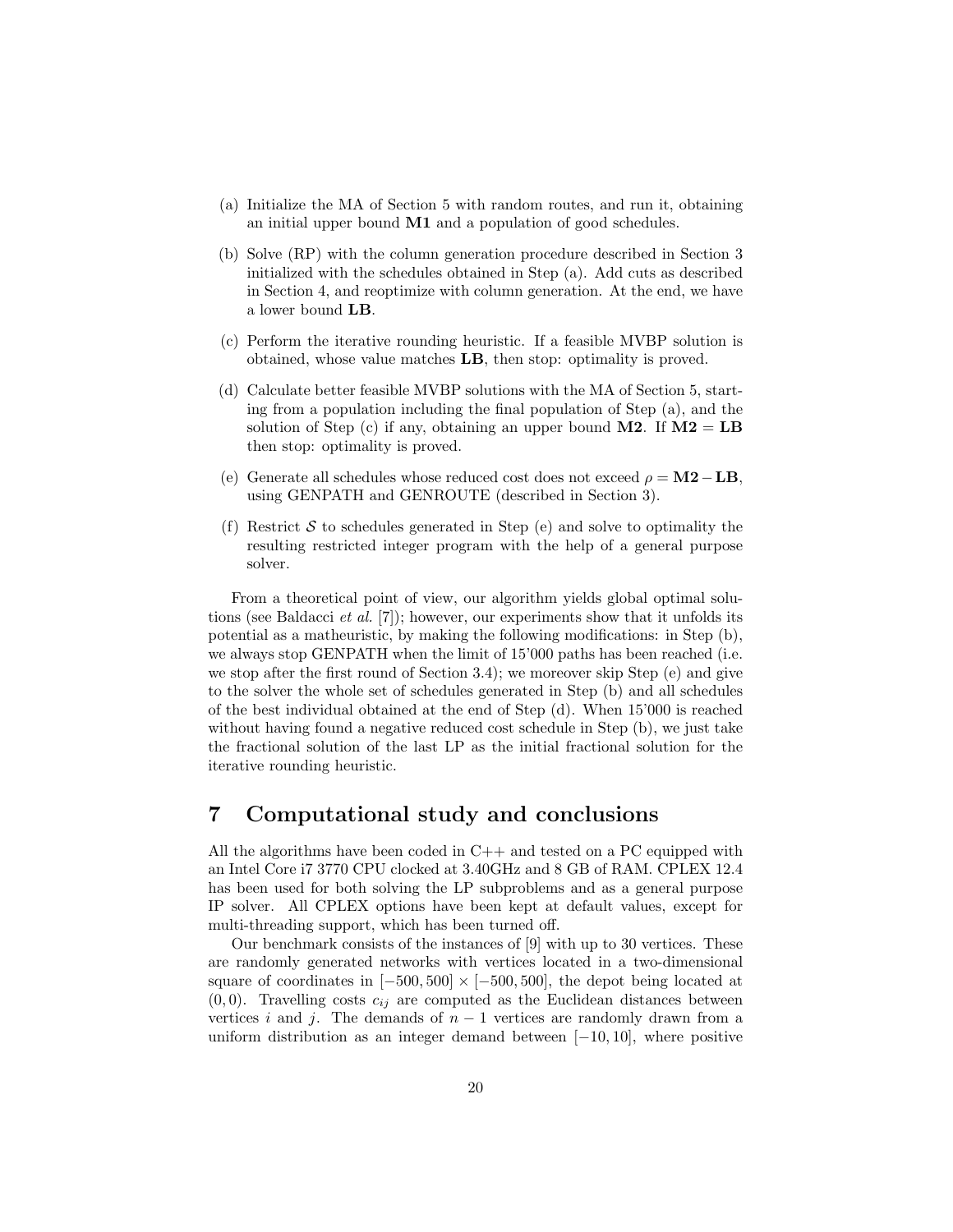values define pickup vertices, and negative values define delivery ones, while the demand of the *n*th vertex is set to  $-\sum_{i=0}^{n-1} d_i$ .

Additionally, we include in our benchmark new smaller instances with 10 vertices that are obtained by splitting instances with 20 vertices in half, with respect to the order given in the input file. The full dataset consists therefore of 40 instances. The vehicle capacity  $Q$  was set to 10, the number  $|M|$  of available vehicles to 5, and the the maximum number T of stops in each route to 10.

To improve the numerical stability during column generation, in (RP) we relax constraints (i) in  $>$  form, thereby restricting  $\lambda_i$  dual variables to be nonnegative. From a theoretical point of view, this comes at the expense of a possible weakening in the quality of the relaxation. However, preliminary experiments showed that such a weakening is negligible in all instances but one, while stability is substantially improved. In Step  $(f)$  however, constraints  $(i)$  are considered as in the original form, with an equality. In the appendix we report a detailed discussion on this issue.

### 7.1 Solving instances to proven optimality

In a first run of experiments we test our approach as an exact optimization algorithm. In Table 1 we report the results obtained with our implementation, setting a time limit of 3 hours for each run. For each instance we report the number **n** of vertices with demand  $d_i \neq 0$ , the upper bound **M1** found after the first call of the memetic algorithm (Step  $(a)$ ), the lower bound **LB** found by the column generation procedure (Step  $(b)$ ), the upper bound **RO** found after the iterative rounding heuristic (Step  $(c)$ ) and the upper bound **M2** found after the second call to the memetic algorithm (Step (d)), the final upper bound UB computed by solving the restricted IP with the solver (Step  $(f)$ ), the gap g between  $UB$  and  $LB$ , and the overall computing time  $(t)$ . The instances solved to proven optimality by the solver (in Step (f) in Section 6) are marked with a star symbol in the UB column, and those whose computation hit the time limit are marked with a dash in the time column. Similarly, a dash symbol indicates those bounds that could not be computed within the time limit.

We observe that our algorithm solves to proven optimality all the instances with 10 vertices and 4 instances with 20 vertices. The iterative rounding heuristic always provides a feasible solution when it was possible to compute the LB. Moreover, the value found by this heuristics is in almost all cases the best one found by the overall method. The memetic algorithms is effective, finding an optimal solution at the first call on around 37% of the instances. Such value grows to 45% if we also consider the second call. Furthermore, the lower bound given by the column generation procedure is of excellent quality for instances up to 20 vertices, and the average gap for the instances for which this lower bound has been computable is less than 10%.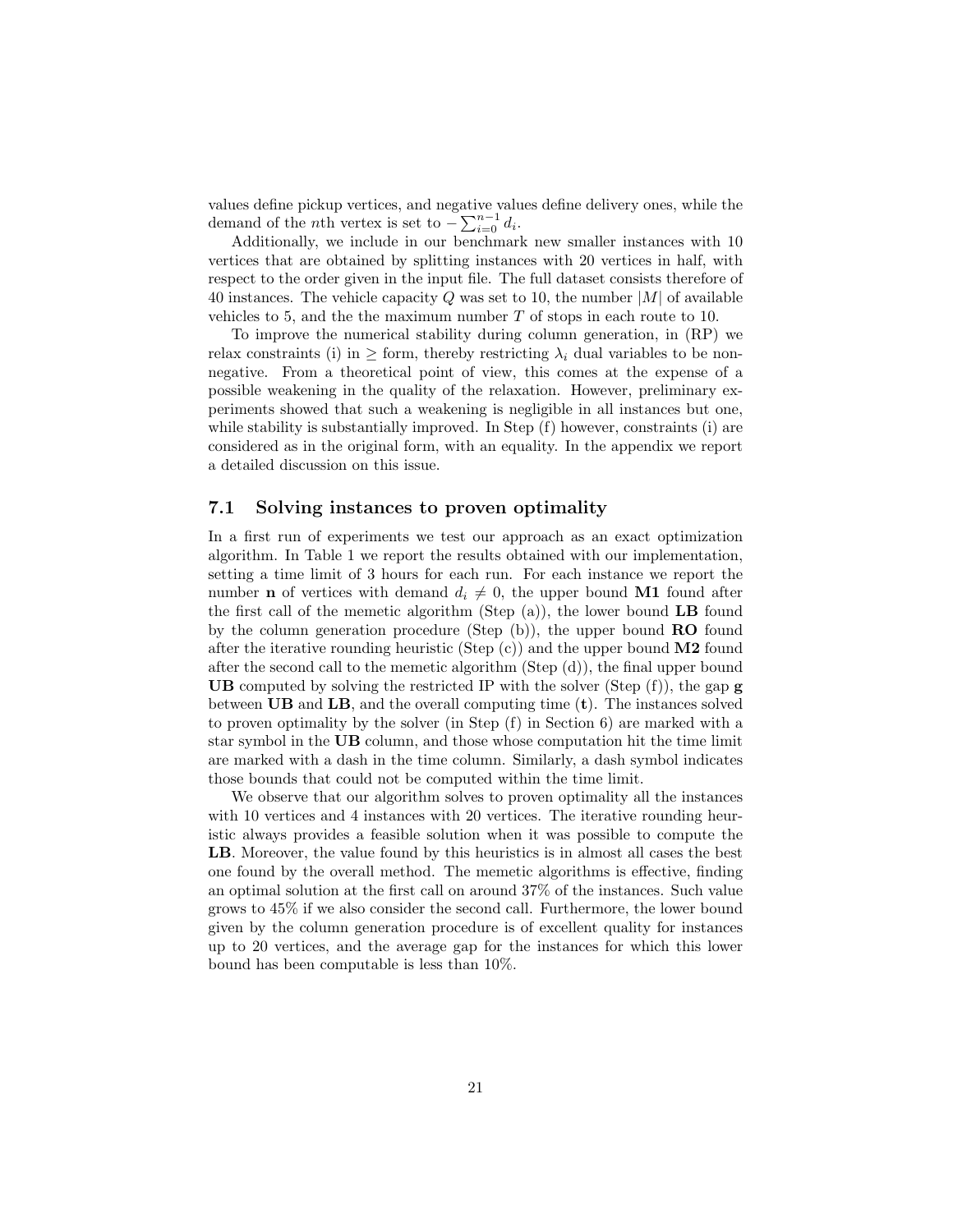| <b>Instance</b> | n  | M1   | LB             | <b>RO</b>      | M <sub>2</sub> | UB      | $g(\%)$        | t(s)           |
|-----------------|----|------|----------------|----------------|----------------|---------|----------------|----------------|
| n10q10A         | 10 | 3055 | 3055.00        | 3055           | 3055           | 3055*   |                | 38.52          |
| n10q10a         | 10 | 3719 | 3611.25        | 3719           | 3719           | 3719*   | 2.98           | 93.38          |
| n10q10B         | 10 | 3745 | 3631.95        | 3745           | 3745           | 3704*   | 1.98           | 98.01          |
| n10q10b         | 10 | 3192 | 3114.50        | 3192           | 3192           | 3192*   | 2.49           | 66.31          |
| n10q10C         | 10 | 3392 | 3258.00        | 3392           | 3392           | 3392*   | 4.11           | 5759.59        |
| n10q10c         | 10 | 4239 | 4239.00        | 4239           | 4239           | 4239*   | $\overline{a}$ | 37.27          |
| n10q10D         | 10 | 3273 | 3147.33        | 3273           | 3273           | 3199*   | 1.64           | 486.33         |
| n10q10d         | 10 | 4497 | 4206.83        | 4497           | 4497           | 4497*   | 6.90           | 107.51         |
| n10q10E         | 10 | 4921 | 4857.29        | 4921           | 4921           | 4876*   | 0.39           | 252.86         |
| n10q10e         | 10 | 3846 | 3675.60        | 3835           | 3823           | 3823*   | 4.01           | 264.34         |
| n10q10F         | 10 | 4044 | 3794.88        | 4044           | 3796           | 3796*   | 0.03           | 44.13          |
| n10q10f         | 10 | 3468 | 3283.46        | 3468           | 3468           | 3468*   | 5.62           | 73.33          |
| n10q10G         | 10 | 4151 | 3735.61        | 4151           | 4151           | 3973*   | 6.35           | 229.8          |
| n10q10g         | 10 | 4179 | 4075.20        | 4179           | 4179           | 4179*   | 2.55           | 81.51          |
| n10q10H         | 10 | 3959 | 3772.06        | 3959           | 3959           | 3959*   | 4.96           | 715.83         |
| n10q10h         | 10 | 4168 | 4043.89        | 4168           | 4168           | 4168*   | 3.07           | 2211.82        |
| n10q10I         | 10 | 4026 | 3711.20        | 4026           | 4026           | 3963*   | 6.78           | 119.52         |
| n10q10i         | 10 | 2677 | 2632.50        | 2677           | 2677           | $2645*$ | 0.47           | 2867.46        |
| n10q10J         | 9  | 3125 | 3125.00        | 3125           | 3125           | $3125*$ | $\overline{a}$ | 285.28         |
| n10q10j         | 10 | 3453 | 3392.40        | 3453           | 3453           | $3453*$ | 1.79           | 96.8           |
| n20q10A         | 17 | 4826 | 4758.00        | 4826           | 4826           | 4826*   | 1.43           | 1102.45        |
| n20q10B         | 18 | 5391 | 5051.63        | 5391           | 5391           | 5391    | 6.72           |                |
| n20q10C         | 20 | 6508 | 6317.00        | 6508           | 6508           | 6508    | 3.02           |                |
| n20q10D         | 19 | 6399 | 6208.00        | 6208           | 6208           | 6208*   |                | 509.07         |
| n20q10E         | 18 | 6632 | 6216.77        | 6632           | 6506           | 6506    | 4.65           |                |
| n20q10F         | 20 | 5222 | 5162.82        | 5222           | 5222           | $5222*$ | 1.15           | 863.68         |
| n20q10G         | 19 | 5867 | 5466.36        | 5867           | 5867           | 5867    | 7.33           |                |
| n20q10H         | 18 | 6546 | 5824.36        | 6546           |                | 6546    | 12.39          |                |
| $\rm n20q10I$   | 19 | 5279 | 4879.63        | 5279           | 5279           | 5279    | 8.18           |                |
| n20q10J         | 16 | 4545 | 4545.00        | 4545           | 4545           | $4545*$ | $\overline{a}$ | 770.56         |
| n30q10A         | 29 | 7178 | 6637.53        | 7178           | $\overline{a}$ | 7178    | 8.14           |                |
| n30q10B         | 25 | 7274 |                |                | $\overline{a}$ | 7274    | 100.00         |                |
| n30q10C         | 28 | 7513 |                | $\overline{a}$ | $\overline{a}$ | 7513    | 100.00         |                |
| n30q10D         | 28 | 8024 | 6729.90        | 8024           | $\overline{a}$ | 8024    | 19.23          |                |
| n30q10E         | 26 | 7136 | 6497.56        | 7136           | $\overline{a}$ | 7136    | 9.83           |                |
| n30q10F         | 29 | 7014 | 6450.80        | 7014           | $\overline{a}$ | 7014    | 8.73           |                |
| n30q10G         | 27 | 9819 | 8879.76        | 9819           | $\overline{a}$ | 9819    | 10.58          | $\overline{a}$ |
| n30q10H         | 27 | 7705 | 6640.78        | 7705           | 7458           | 7458    | 12.31          |                |
| n30q10I         | 27 | 6462 |                | $\overline{a}$ | $\overline{a}$ | 6462    | 100.00         |                |
| n30q10J         | 27 | 7092 | $\overline{a}$ | $\overline{a}$ | $\overline{a}$ | 7092    | 100.00         |                |

Table 1: Results on the instances with up to 30 stations.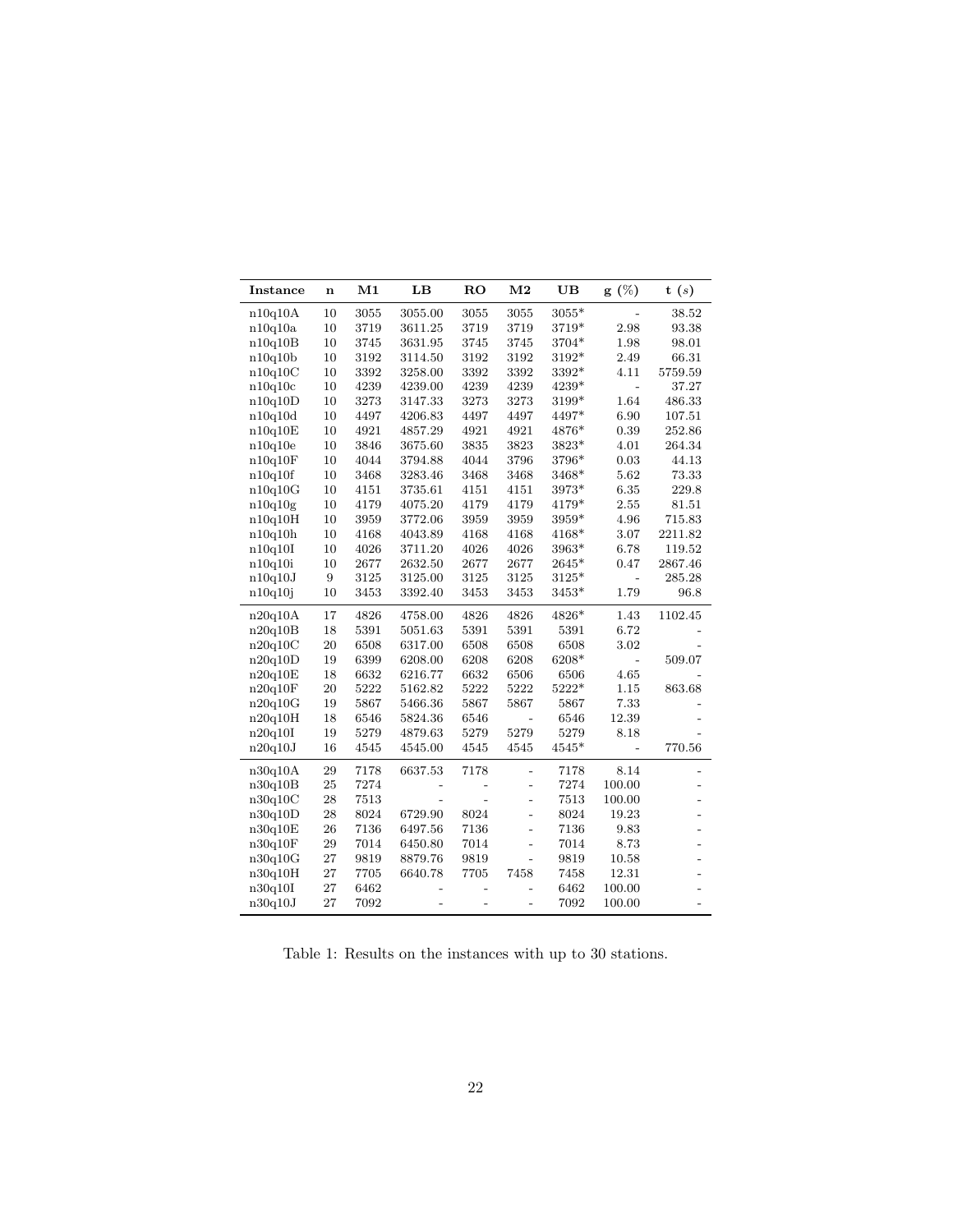#### 7.2 Using the algorithm as a matheuristic

In a second run we test our approach when turned into a matheuristic as described in the Section 6. In Table 2 we report for each instance the number of vertices with demand  $d_i \neq 0$  (n), the upper bound UB obtained previously, the upper bound  $UB'$  obtained by the matheuristic, the gap between them  $(g)$ , and the computing time (t) in seconds.

For what concerns solutions quality, we first observe that our algorithm finds the optimal solution for almost 50% of the instances. Furthermore, for more than 70% of the instances UB' is equal to UB, while in the remaining ones the gap is always less than 5%. We also observe that for instances n20q10I, n30q10A, n30q10G, and n30q10J our algorithm used as matheuristic improves the UB obtained as an exact approach. Such results are obtained within an average computing time that is an order of magnitude smaller than the exact approach one.

### 7.3 Solving the Split Delivery VRP

The MVBP is a generalization of the SDVRP as noted in Section 1 and in principle our algorithm may be used to solve it by a simple remapping of the instances. Of course, many special purpose techniques, tailored to the SDVRP, cannot be applied to the MVBP. Therefore, in an effort of evaluating the computational price of the additional modeling flexibility of MVBP, in a third run of experiments we consider the set of instances of the SDVRP taken from [2] with at most 50 vertices. In a simple preprocessing step we rescale both capacities and demand coefficients by a factor 10, obtaining capacity 10 for each vehicle; then, the bound  $T$  is also set to 10, since at least one unit of capacity is spent whenever a customer is visited. Also, we consider an unbounded number of vehicles  $|M|$ , and therefore constraint (ii) becomes useless in formulations (P) and (RP). To match the MVBP instance structure, a pickup vertex at a zero-distance from the depot is also added, containing all the commodities to be delivered at the other vertices.

In Table 3 we report the results obtained by our exact approach with a maximum computing time of 6 hours. For each instance we report the number of vertices with demand  $d_i \neq 0$  (n), the final lower and upper bounds given by our algorithm ( $LB$  and  $UB$ , respectively), the gap between  $LB$  and  $UB$  (g), the computing time  $(t)$ , the optimal solution of the instance as reported in  $[2]$  $(z^*)$ , and the gaps from LB and UB to  $z^*$  (g  $\text{LB}$  and g  $\text{UB}$ , respectively).

Our algorithm is able to solve to optimality three instances out of nine. Furthermore, we observe that the average gap between  $LB$  and  $z^*$  is small, proving the effectiveness of our bounding procedure also for the SDVRP.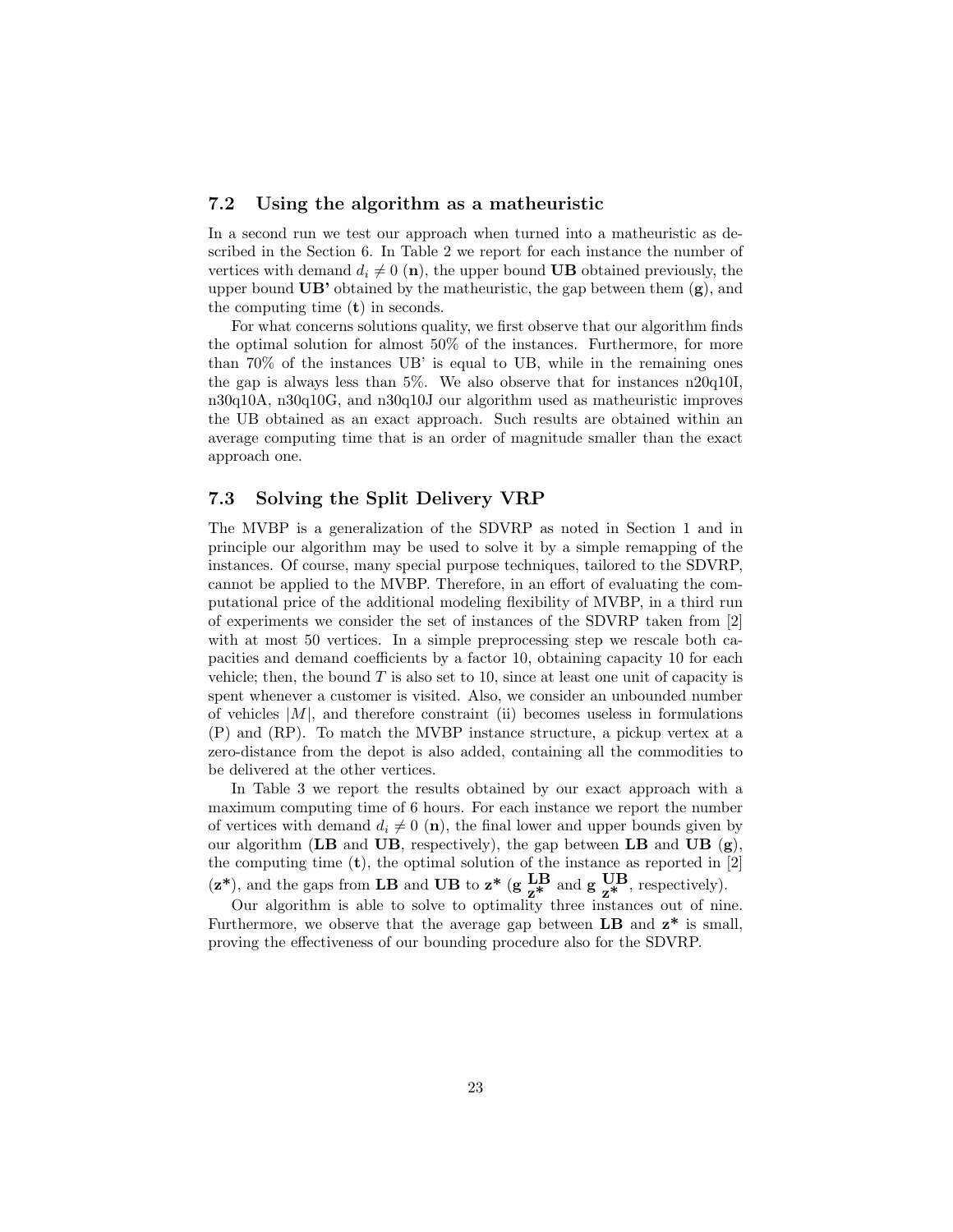| Instance | $\mathbf n$ | UB       | UB'  | $g(\%)$ | $\mathbf{t}(s)$ |
|----------|-------------|----------|------|---------|-----------------|
| n10q10A  | 10          | $3055\,$ | 3055 | 0.00    | 52.73           |
| n10q10a  | 10          | 3719     | 3719 | 0.00    | 52.65           |
| n10q10B  | 10          | 3704     | 3745 | 1.11    | 44.53           |
| n10q10b  | 10          | 3192     | 3192 | 0.00    | 56.60           |
| n10q10C  | 10          | 3392     | 3392 | 0.00    | 149.65          |
| n10q10c  | 10          | 4239     | 4239 | 0.00    | 38.60           |
| n10q10D  | 10          | 3199     | 3273 | 2.31    | 76.15           |
| n10q10d  | 10          | 4497     | 4497 | 0.00    | 39.89           |
| n10q10E  | 10          | 4876     | 4921 | 0.92    | 51.14           |
| n10q10e  | 10          | 3823     | 3823 | 0.00    | 130.33          |
| n10q10F  | 10          | 3796     | 3796 | 0.00    | 87.35           |
| n10q10f  | 10          | 3468     | 3468 | 0.00    | 38.32           |
| n10q10G  | 10          | 3973     | 3973 | 0.00    | 74.74           |
| n10q10g  | 10          | 4179     | 4179 | 0.00    | 47.49           |
| n10q10H  | 10          | 3959     | 3959 | 0.00    | 76.12           |
| n10q10h  | 10          | 4168     | 4168 | 0.00    | 73.10           |
| n10q10I  | 10          | 3963     | 4026 | 1.59    | 50.12           |
| n10q10i  | 10          | 2645     | 2645 | 0.00    | 117.96          |
| n10q10J  | 9           | 3125     | 3125 | 0.00    | 72.62           |
| n10q10j  | 10          | 3453     | 3453 | 0.00    | 56.15           |
| n20q10A  | 17          | 4826     | 4826 | 0.00    | 326.66          |
| n20q10B  | 18          | 5391     | 5391 | 0.00    | 442.33          |
| n20q10C  | 20          | 6508     | 6508 | 0.00    | 488.61          |
| n20q10D  | 19          | 6208     | 6399 | 3.08    | 469.08          |
| n20q10E  | 18          | 6506     | 6632 | 1.94    | 295.27          |
| n20q10F  | 20          | 5222     | 5222 | 0.00    | 828.72          |
| n20q10G  | 19          | 5867     | 5867 | 0.00    | 499.47          |
| n20q10H  | 18          | 6546     | 6546 | 0.00    | 440.93          |
| n20q10I  | 19          | 5279     | 5227 | $-0.99$ | 481.45          |
| n20q10J  | 16          | 4545     | 4545 | 0.00    | 318.77          |
| n30q10A  | 29          | 7178     | 7065 | $-1.57$ | 1819.89         |
| n30q10B  | 25          | 7274     | 7274 | 0.00    | 1302.04         |
| n30q10C  | 28          | 7513     | 7513 | 0.00    | 1329.45         |
| n30q10D  | 28          | 8024     | 8024 | 0.00    | 1196.11         |
| n30q10E  | 26          | 7136     | 7136 | 0.00    | 1228.42         |
| n30q10F  | 29          | 7014     | 7014 | 0.00    | 1744.97         |
| n30q10G  | 27          | 9819     | 9766 | $-0.54$ | 1914.57         |
| n30q10H  | 27          | 7458     | 7705 | 3.31    | 966.85          |
| n30q10I  | 27          | 6462     | 6462 | 0.00    | 1490.14         |
| n30q10J  | 27          | 7092     | 7081 | $-0.16$ | 2165.14         |

Table 2: Results on the instances with up to 30 stations.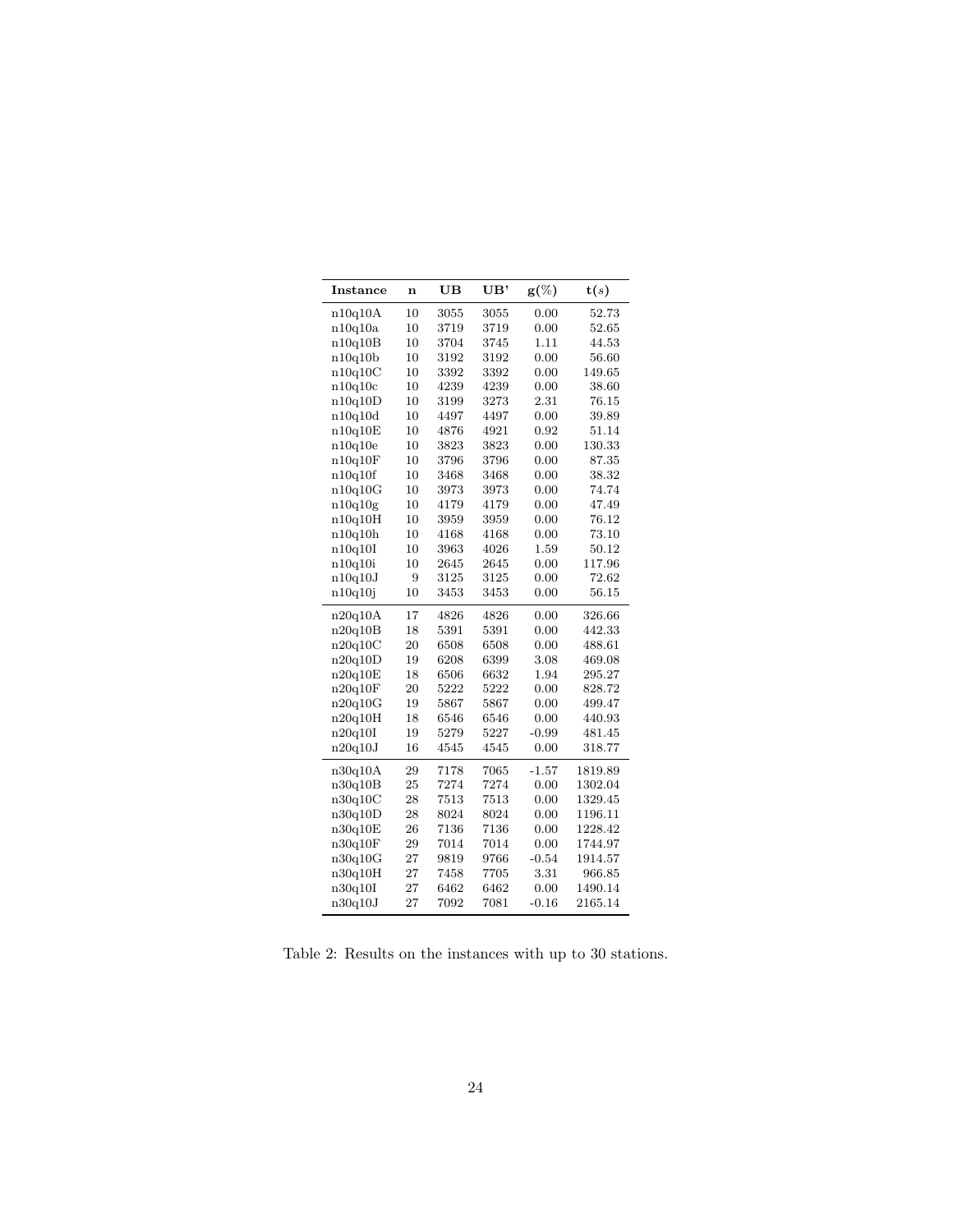| Instance        | n  | LB        | UB       | $g(\%)$ | (s)<br>t                 | $z^*$  | LВ<br>(%)<br>$g_{\overline{z}}$ . | UВ<br>$(\%)$<br>g |
|-----------------|----|-----------|----------|---------|--------------------------|--------|-----------------------------------|-------------------|
| SD <sub>1</sub> | 9  | 21555.56  | 22828*   | 5.90    | 1878.71                  | 22828  | 5.90                              | 0.00              |
| SD2             | 17 | 66475.99  | 72000    | 8.31    | $\overline{\phantom{0}}$ | 70828  | 6.55                              | 1.65              |
| SD3             | 17 | 42840.00  | $43040*$ | 0.47    | 2592.71                  | 43040  | 0.47                              | 0.00              |
| SD4             | 25 | 62895.56  | 63062*   | 0.26    | 18450.39                 | 63062  | 0.26                              | 0.00              |
| SD5             | 33 | 132514.59 | 149935   | 13.15   | -                        | 138994 | 4.89                              | 7.87              |
| SD6             | 33 | 82988.89  | 95527    | 15.11   |                          | 83086  | 0.12                              | 14.97             |
| SD <sub>7</sub> | 41 | 345261.00 | 402000   | 16.43   | -                        | 364000 | 5.43                              | 10.44             |
| SD8             | 49 | 486218.50 | 550000   | 13.12   | -                        | 506828 | 4.24                              | 8.52              |
| SD9             | 49 | 197319.03 | 214962   | 8.94    |                          | 204288 | 3.53                              | 5.22              |

Table 3: Results on Split Delivery VRP instances with up to 50 stations.

### 8 Conclusions

In this paper we introduced a new routing problem, the Multiple Vehicle Balancing Problem, which generalizes already difficult routing problems such as the Split Delivery Vehicle Routing Problem. Using theoretical properties of the problem, we propose an integer program model and an optimization framework that can be used both as an exact algorithm and as a matheuristic. When used as an exact approach, our algorithm could solve to proven optimality instances up to 20 vertices; when used as a matheuristic, it unfolded its potential, solving instances with up to 30 vertices in reasonable computing time. Our methods prove to be a viable tool also for solving instances of the simpler Split Delivery Vehicle Routing Problem, providing an appealing trade-off between modeling flexibility and numerical solution effectiveness.

Even if our contributions are mainly methodological, we can also discuss their practical interest. Instances of real systems of bicycle sharing may include thousands of stations, but those actually requiring optimized rebalancing operations may be a substantially restricted subset. When such conditions holds, our methodology might be used to optimize even real case instances, being able to automatically discard irrelevant vertices in a preprocessing phase.

### References

- [1] C. Archetti, N. Bianchessi, and M.G. Speranza. Branch-and-cut algorithms for the split delivery vehicle routing problem. European Journal of Operational Research, 238:685–698, 2014.
- [2] C. Archetti, N. Bianchessi, M.G. Speranza, and A. Hertz. A column generation approach for the split delivery vehicle routing problem. Networks, 58:241–254, 2011.
- [3] C. Archetti and M.G. Speranza. An overview on the split delivery vehicle routing problem. In K.-H. Waldmann and U.M. Stocker, editors, Oper-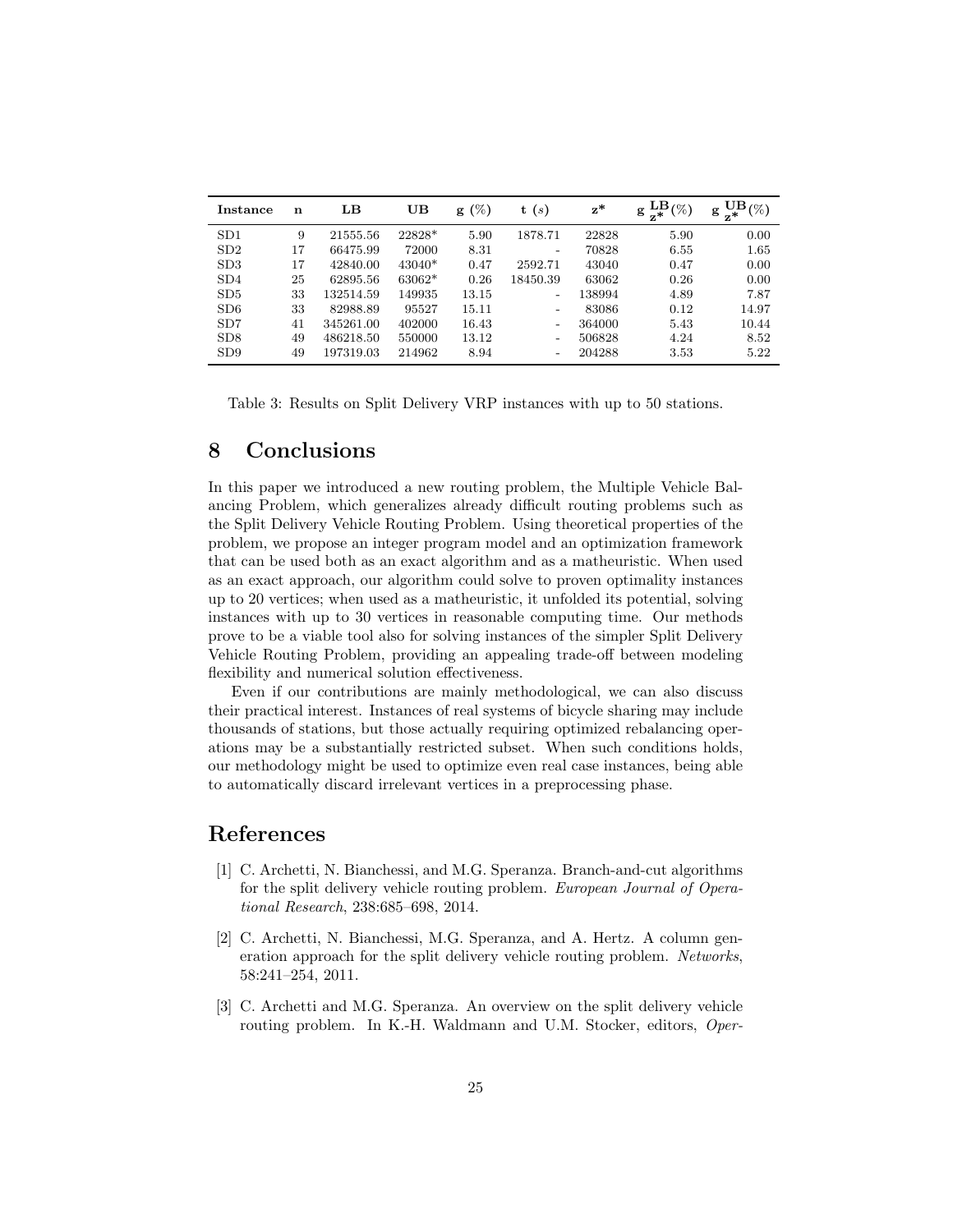ations Research Proceedings 2006, pages 123–127. Springer Berlin Heidelberg, 2007.

- [4] C. Archetti, M.G. Speranza, and A. Hertz. A Tabu Search Algorithm for the Split Delivery Vehicle Routing Problem. Transportation Science, 40:64–73, 2006.
- [5] R. Baldacci, E. Bartolini, and A. Mingozzi. An exact algorithm for the pickup and delivery problem with time windows. Operations Research, 59:414–426, 2011.
- [6] R. Baldacci, M. Battarra, and D. Vigo. Routing a heterogeneous fleet of vehicles. In The Vehicle Routing Problem: Latest Advances and New Challenges, pages 3–27. Springer, 2008.
- [7] R. Baldacci, N. Christophides, and A. Mingozzi. An exact algorithm for the vehicle routing problem based on the set partitioning formulation with additional cuts. Mathematical Programming, 115:351–385, 2008.
- [8] J. Carlier, F. Clautiaux, and A. Moukrim. New reduction procedures and lower bounds for the two-dimensional bin packing problem with fixed orientation. Computers and Operations Research, 34:2223–2250, 2007.
- [9] D. Chemla, F. Meunier, and R. Wolfler Calvo. Bike-sharing system: solving the static rebalancing problem. Discrete Optimization, 10:120–146, 2013.
- [10] F. Clautiaux, C. Alves, and J.M. Val´erio de Carvalho. A survey of dual-feasible and superadditive functions. Annals of Operations Research, 179:317–342, 2010.
- [11] M. Dell'Amico, E. Hadjicostantinou, M. Iori, and S. Novellani. The bike sharing rebalancing problem: Mathematical formulations and benchmark instances. Omega, 45:7–19, 2014.
- [12] G. Desaulniers, J. Desrosiers, and M.M. Solomon. Column Generation. Springer, 2005.
- [13] M. Dror and P. Trudeau. Split delivery routing. Naval Research Logistics, 37:383–402, 1990.
- [14] F. Fekete and J. Schepers. New classes of fast lower bounds for bin packing problems. Mathematical Programming, 91:11–31, 2001.
- [15] I.A. Forma, T. Raviv, and M. Tzur. A 3-step math heuristic for the static repositioning problem in bike-sharing systems. Transportation Research, Part B, 71:230-247, 2015.
- [16] S. Irnich and G. Desaulniers. Shortest path problems with resource constraints. In Column Generation, pages 33–65. Springer, 2005.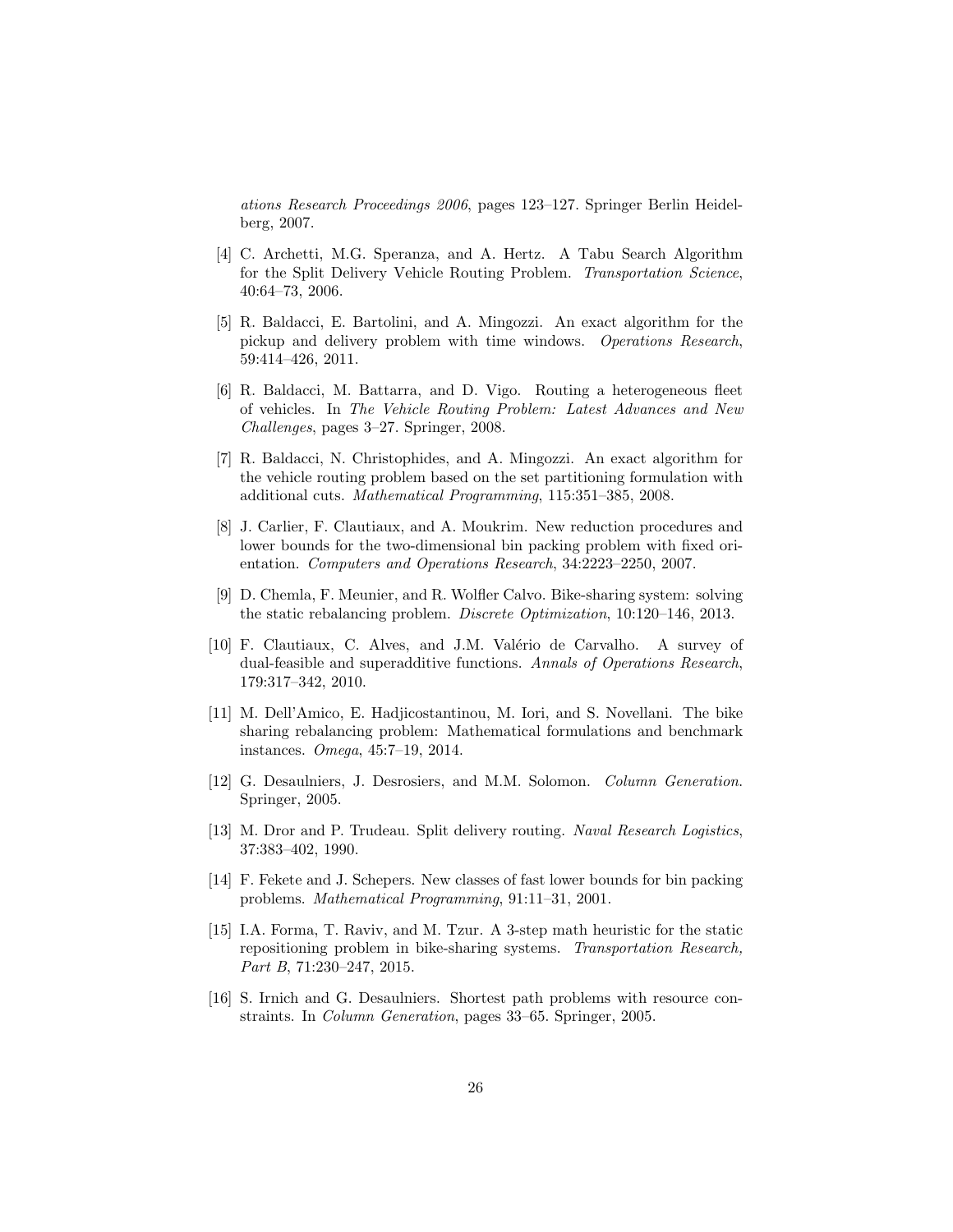- [17] G. Laporte, F. Meunier, and R. Wolfler Calvo. Shared mobility systems. 4OR, 13:341–360, 2015.
- [18] P. Moscato. On evolution, search, optimization, genetic algorithms and martial arts - towards memetic algorithms. Technical report, 1989.
- [19] C. Prins. A simple and effective evolutionary algorithm for the vehicle routing problem. Computers and Operations Research, pages 1985 – 2002, 2004.
- [20] T. Raviv, M. Tzur, and I.A. Forma. Static repositioning in a bike-sharing system: Models and solution approaches. EURO Journal on Transportation and Logistics, 2:187–229, 2013.
- [21] V. Schmida, K.F. Doerner, R.F. Hartl, and J.-J. Salazar-González. Hybridization of very large neighborhood search for ready-mixed concrete delivery problems. Computers and Operations Research, 37:559–574, 2009.
- [22] J. Schuijbroek, R.C. Hampshire, and W.-J. van Hoeve. Inventory rebalancing and vehicle routing in bike sharing systems. Technical report, Tepper School of Business, 2013.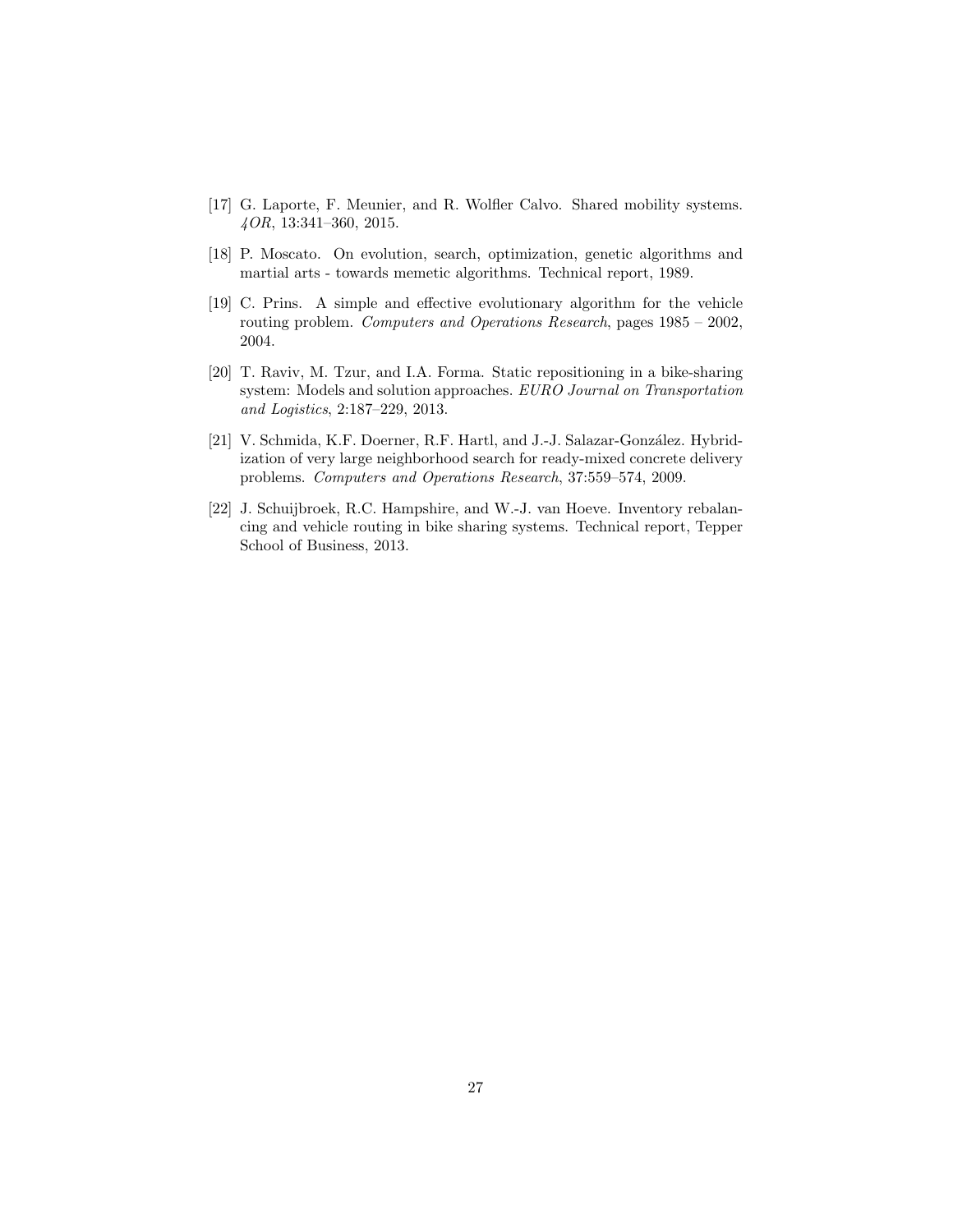

Figure 4: With  $Q := 2$ ,  $M := +\infty$ ,  $T := 5$ , an example of instance for which the optimal values of the relaxations  $(RP)^{=}$  and  $(RP)^{\geq}$  differ

## Appendix

This appendix deals with the impact of relaxing the equality to inequality constraints in the relaxation proposed in Section 3. We denote as  $(RP)^{=}$  and  $(RP)^{\ge}$ the two linear programs. While in traditional Vehicle Routing Problems, this change has no impact on the optimal value of the relaxation, in our MVBP it could.

In fact, consider a network as that of Figure 4. The number near each vertex *i* corresponds to  $d_i$ . The number near each edge, instead, represents the shortest-path distance between the two endpoints, that is 1 for the edges incident to the depot, and  $\delta \ll 1$  for the others. The other parameters are set as follows:  $Q := 2$ ,  $M := +\infty$ ,  $T := 5$ .

It is easy to check that no schedules except the following may be selected in an optimal solution of either  $(RP)^{=}$  or  $(RP)^{\geq}$ .

|                 | $r^s$                  |              | $\mathcal{C}^S$ |
|-----------------|------------------------|--------------|-----------------|
| $\mathcal{S}_1$ | $(v_1, v_2, v_3, v_4)$ | (2, 2, 1, 1) | $2+4\delta$     |
| $s_2$           | $(v_1, v_4, v_3, v_2)$ | (1, 1, 2, 2) | $2+4\delta$     |
| $s_3$           | $(v_5, v_6, v_7, v_8)$ | (1, 1, 2, 2) | $2+4\delta$     |
| $S_4$           | $(v_5, v_8, v_7, v_6)$ | (1, 1, 2, 2) | $2+4\delta$     |
| $s_{5}$         | $(v_1, v_2, v_3, v_6)$ | (2, 2, 2, 2) | $4+6\delta$     |
| $s_{6}$         | $(v_1, v_4, v_3, v_6)$ | (2,1,1,2)    | $4+6\delta$     |

For  $(RP)^{\geq}$ , the primal solution  $z^{s_1} = 1/2$ ,  $z^{s_2} = 1/2$ ,  $z^{s_3} = 5/6$ ,  $z^{s_4} = 1/3$ ,  $z^{s_5} = 1/4$  and  $z^s = 0$  elsewhere is feasible and has a total cost of  $16/3 + 61/6\delta$ . The bottom network of Figure 5 shows the dual values associated to each vertices for in the corresponding dual solution. It is easy to check that they satisfy the constraints of the dual of  $(RP)^2$ , proving optimality.

Such a solution is infeasible for  $(RP)^{=}$ ; instead, the primal solution  $z^{s_1}$  =  $1/4, z^{s_2} = 1/2, z^{s_3} = 1, z^{s_5} = 1/4, z^{s_6} = 1/4$  and  $z^s = 0$  elsewhere, whose corresponding dual solution is depicted in Figure 5 (top), is optimal and has a total cost of  $11/2 + 10\delta$ , that when  $\delta < 1$  is greater than  $16/3 + 61/6\delta$ .